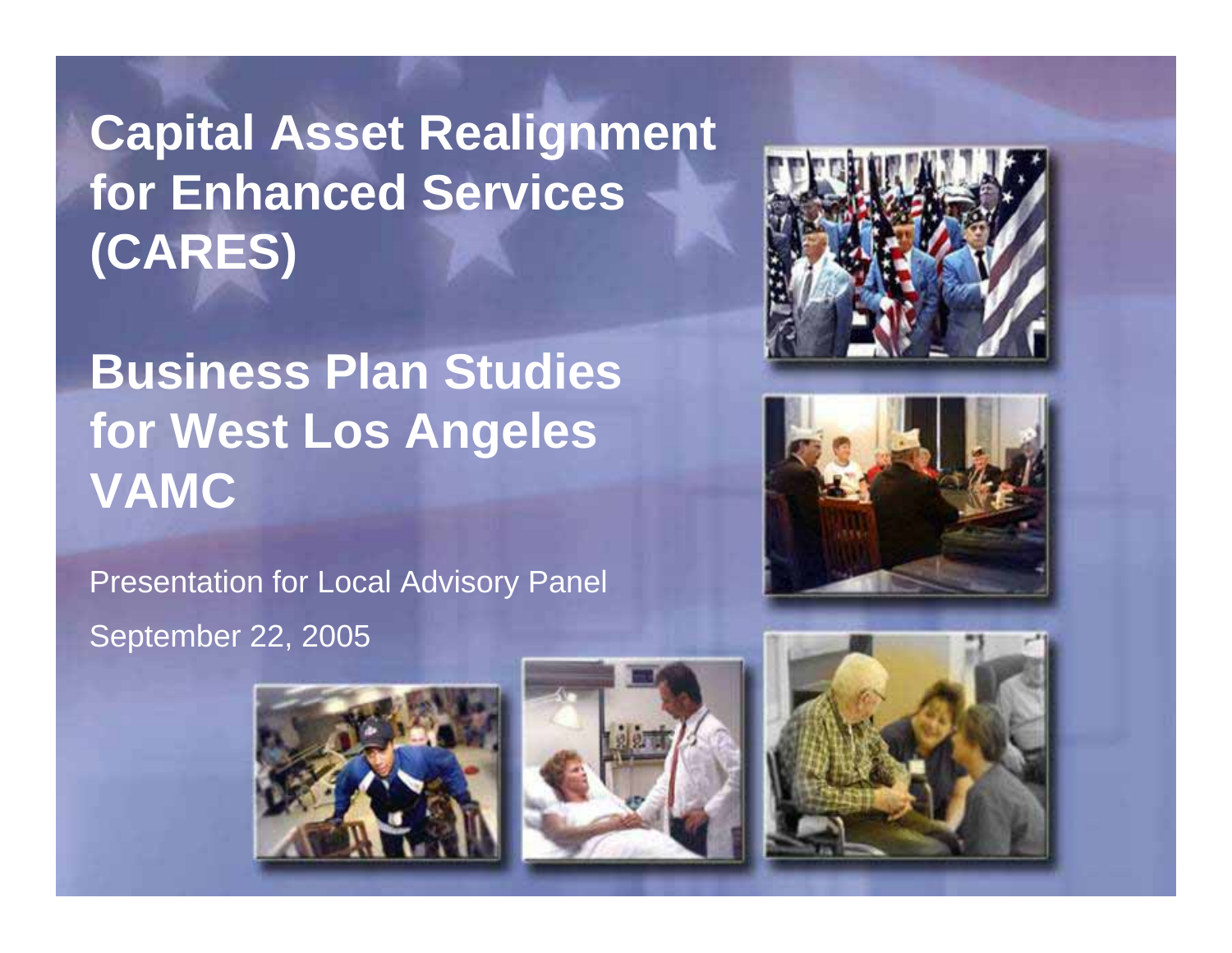This report was produced under the scope of work and related terms and conditions set forth in Contract Number V776P-0515. PricewaterhouseCoopers' work was performed in accordance with Standards for Consulting Services established by the American Institute of Certified Public Accountants (AICPA).

PricewaterhouseCoopers' work did not constitute an audit conducted in accordance with generally accepted auditing standards, an examination of internal controls or other attestation service in accordance with standards established by the AICPA. Accordingly, we do not express an opinion or any other form of assurance on the financial statements of the Department of Veterans Affairs (VA) or any financial or other information or on internal controls of the VA.

The VA has also contracted with other government contractors, MicroTech, LLC, to develop re-use options for inclusion in this study. MicroTech, LLC issued its report, Technical, Financial and Legal Assistance and Support for Property Reuse/Redevelopment Plans, Phase 1 Report, Data Collection and Planning Analysis, VA Medical Center, West Los Angeles, and as directed by the VA, PricewaterhouseCoopers LLP has included information from its report in this document. PricewaterhouseCoopers LLP was not engaged to review and therefore makes no representation regarding the sufficiency of nor takes any responsibility for any of the information reported within this study by MicroTech, LLC.

This report was written solely for the purpose set forth in Contract Number V776P-0515 and therefore should not be relied upon by any unintended party who may eventually receive this report.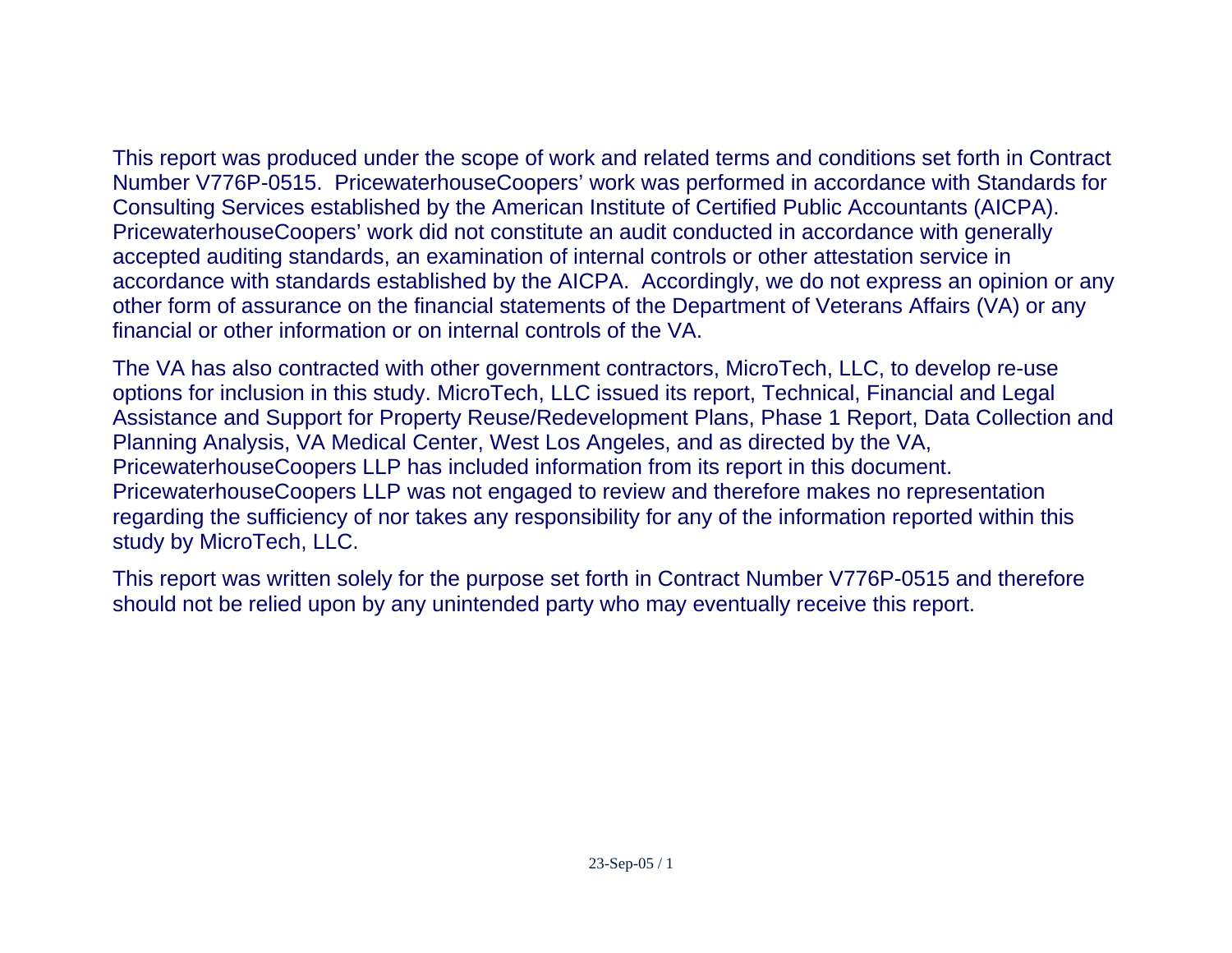# **Recap of First LAP Meeting**









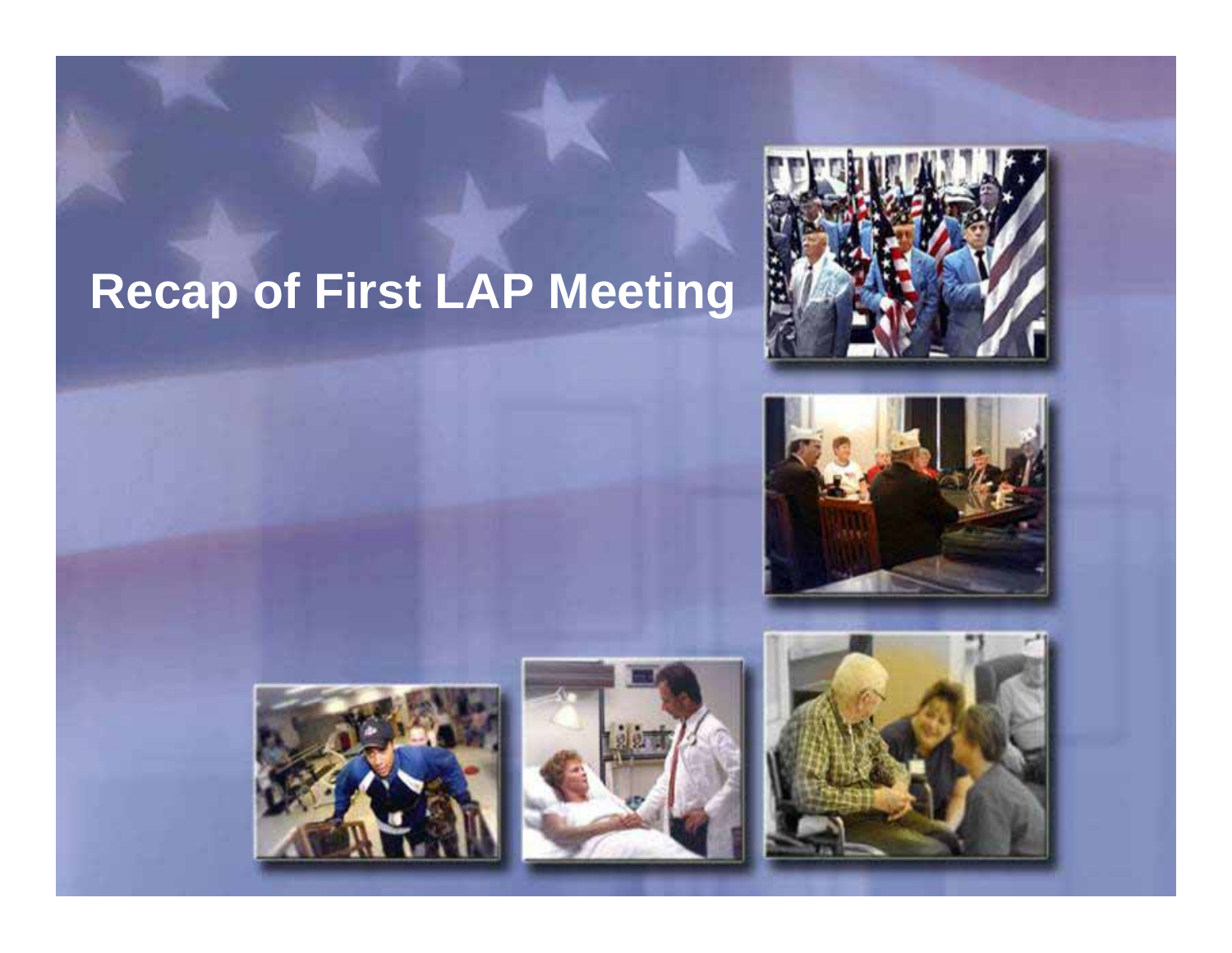### **First Public Meeting Recap**

- – The Secretary's CARES Decision Document, May 2004, calls for additional studies to expand on the previous analyses for eighteen sites including the West Los Angeles VAMC
- –- Study Objective:

Identify the optimal approach to provide veterans with healthcare equal or better than is currently provided in terms of: **AccessQuality Cost Effectiveness**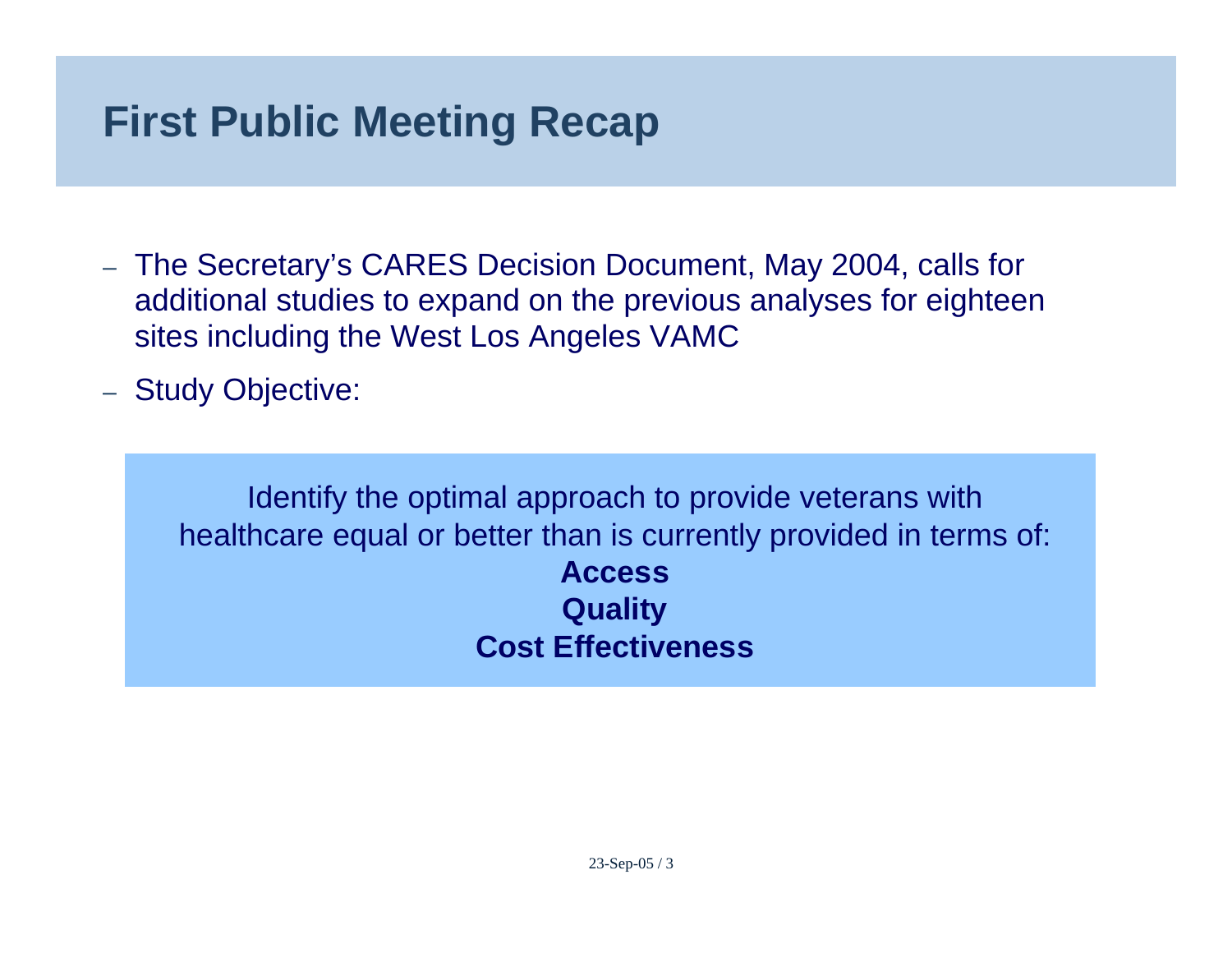#### **Project Overview**

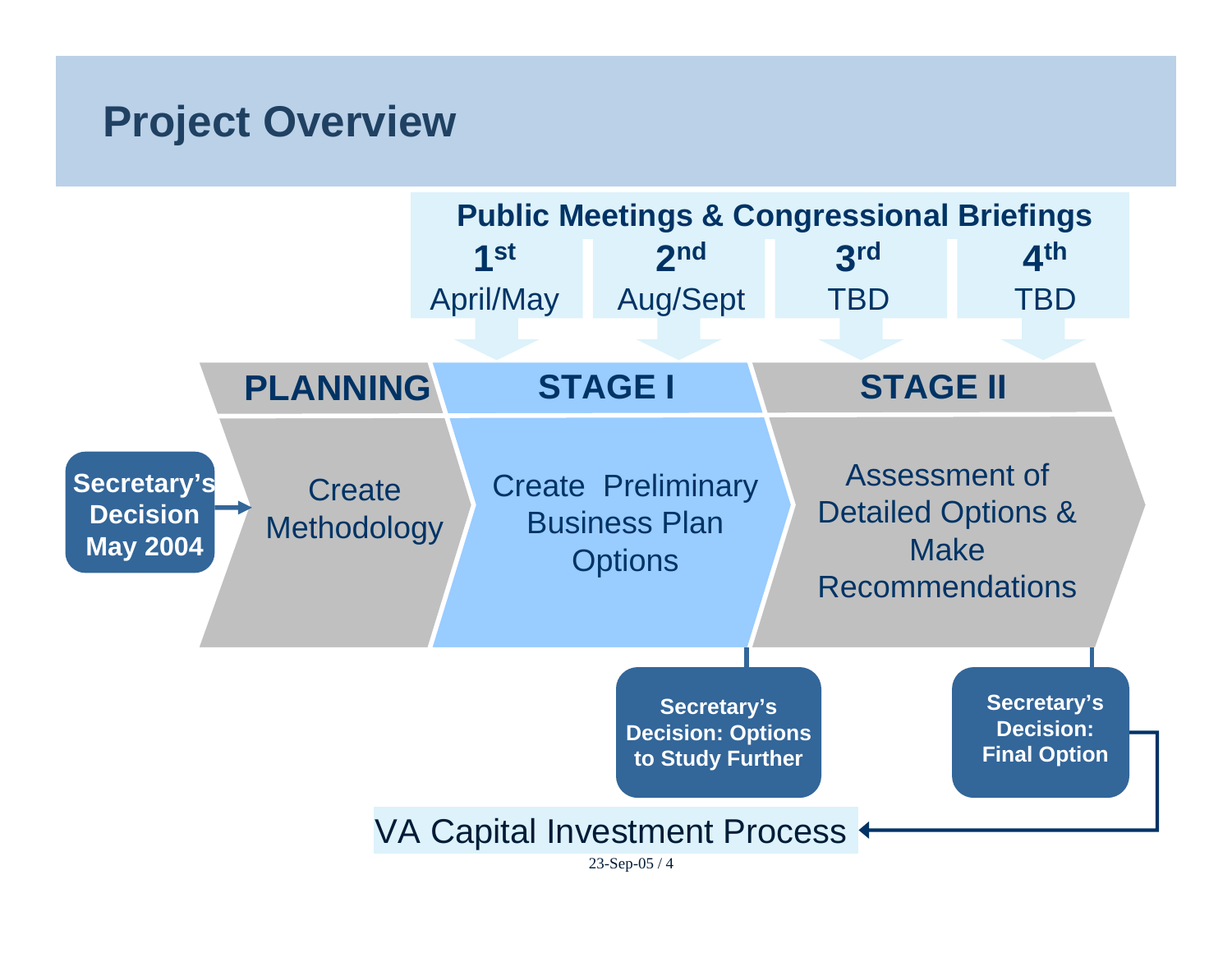# **2004 Secretary's Decision for West LA**

- Spread across 387 acres in an urban neighborhood, the West LA campus is a unique resource and it is important that VA preserve the integrity of the land originally granted for use as an Old Soldiers Home. VA is committed to maintaining the property for uses that serve to enhance the Department's mission.
- To ensure that VA has a clear framework for managing the vacant and underused property at the West LA campus, VA will develop a Master Plan for the campus in collaboration with stakeholders who will have input into the plan's development.
- VA will maintain the Long Beach and West LA campuses as separate tertiary care facilities, but will continue to consolidate administrative and clinical services.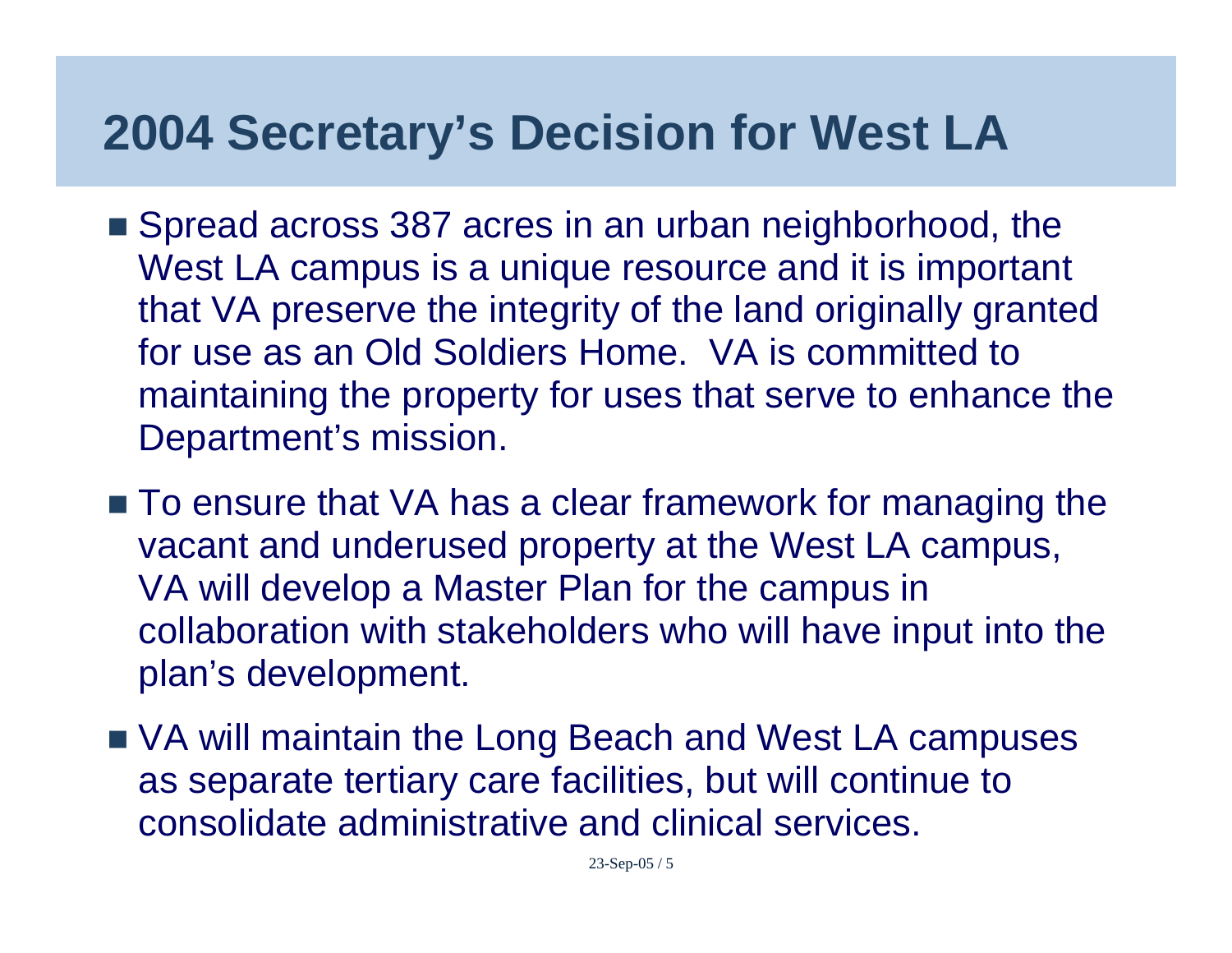### **2004 Secretary's Decision for West LA – cont.**

- VA will meet increased demand for inpatient care through new construction, by converting and renovating existing space, and by using existing authorities and policies to contract for care where necessary.
- VA will explore opportunities to develop new research facilities at the West LA campus that are consistent with its patient care mission.
- VA will meet anticipated gaps in outpatient care through new construction for additional space, shifting workload between facilities, expansion of services, and use of existing authorities and policies to provide contract care where necessary. VA will consider addition of new CBOC through the National CBOC Approval Process.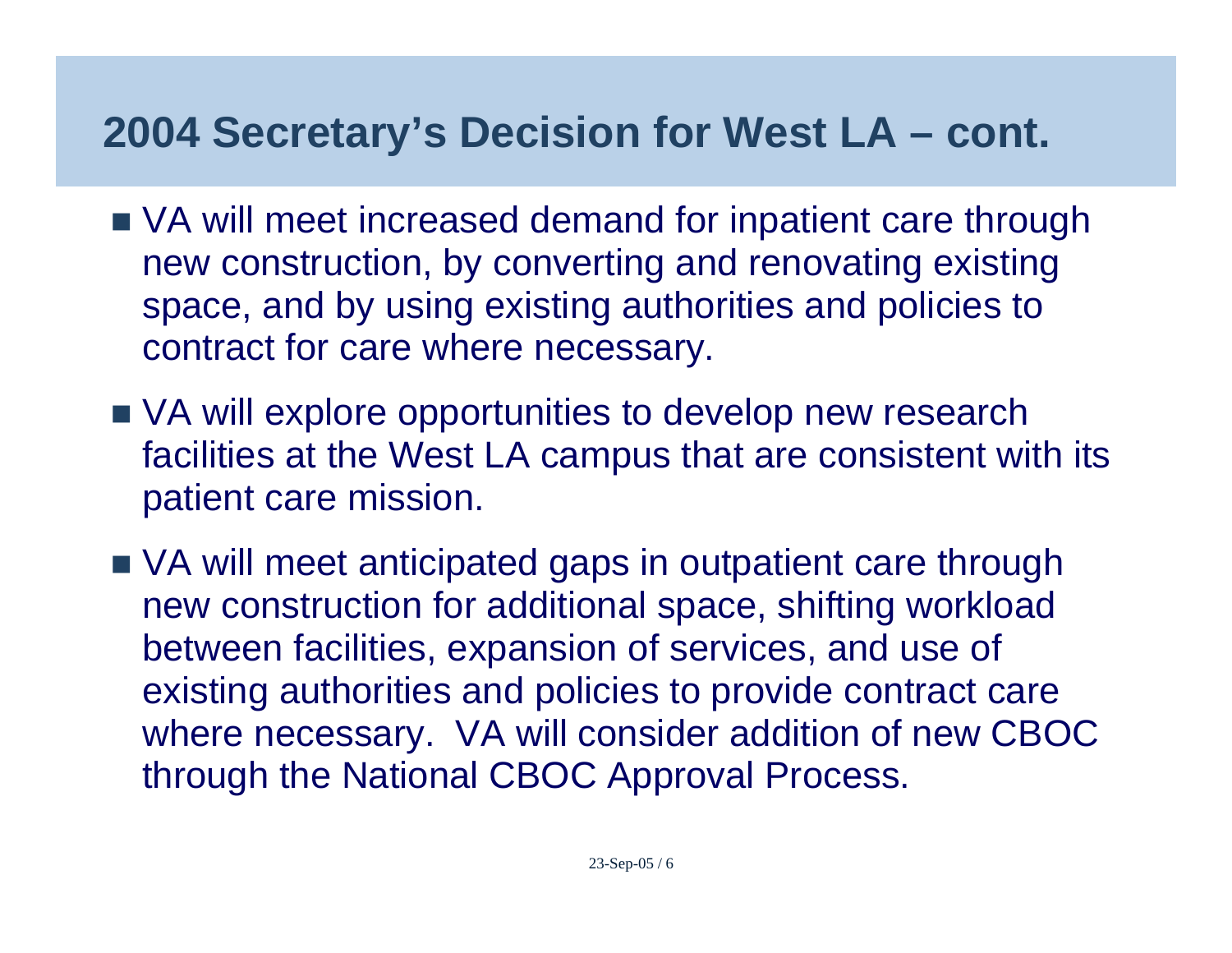### **2004 Secretary's Decision for West LA – cont.**

- VA will develop a nursing home strategic plan based on well-articulated policies. Until VA completes a nursing home strategic plan, it will only proceed with maintenance and life safety projects at existing nursing home facilities that are necessary to ensure the quality and safety of patient care.
- As part of the implementation process, VA will validate the number of SCI/D beds to ensure the appropriate need for distribution between acute and nursing-home beds. Validation also will consider referral patterns as well as location and inter-VISN collaboration as appropriate. Implementation plans for SCI services at the Long Beach VAMC will be included in the FY 2005 VISN strategic planning submission.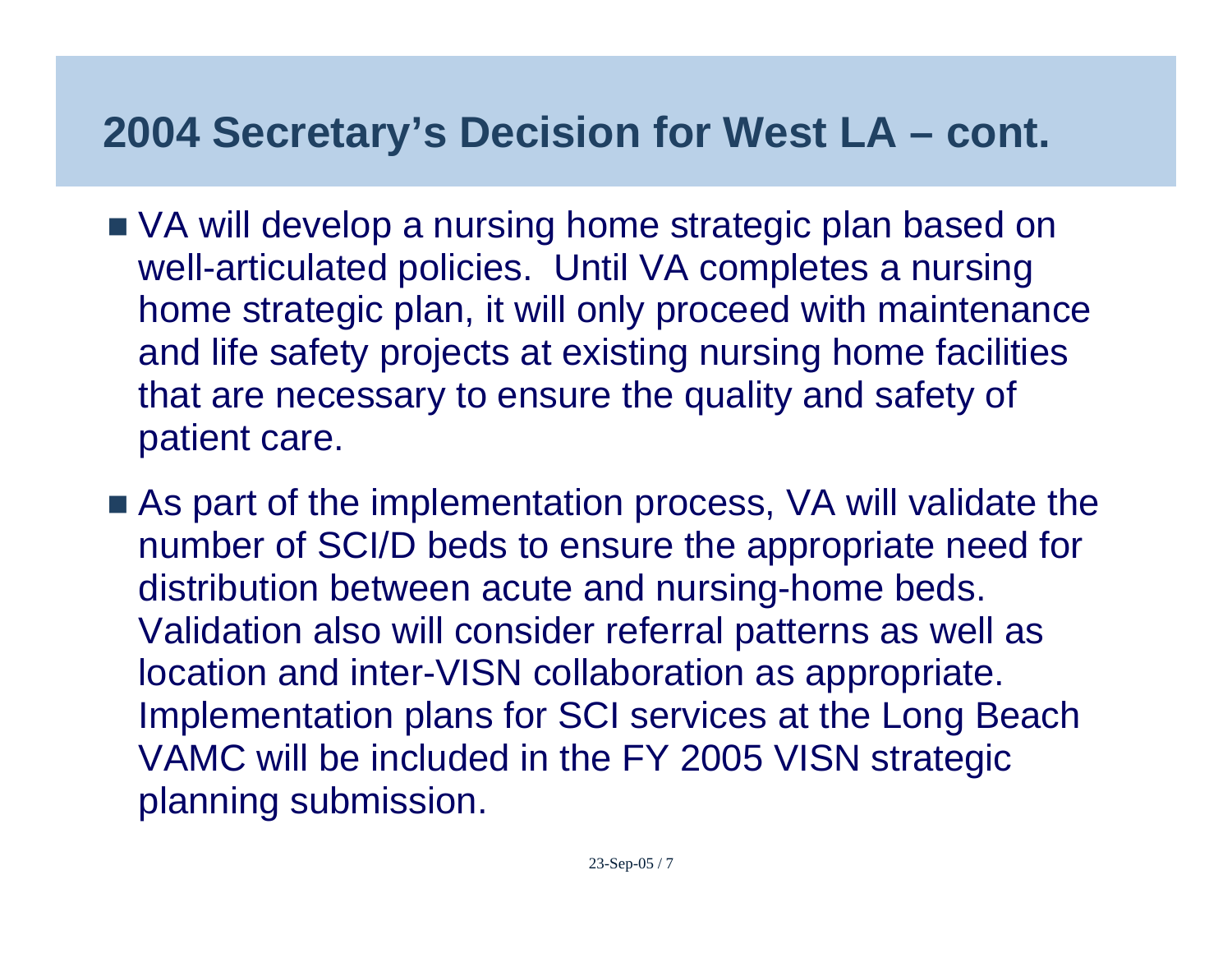### **2004 Secretary's Decision for West LA – cont.**

- VA will improve patient and employee safety by correcting seismic and life safety deficiencies at the West LA facility.
- VA will explore the feasibility of collocating the Veteran Benefit Administration (VBA) Regional Office at the West LA VAMC. This collaboration will not only improve access to services, but will redirect savings from rental costs into claims processing, vocational rehabilitation and employment, education, loan guaranty, and other VBA priorities.
- VA will collocate a National Cemetery Administration (NCA) columbarium on 20 acres of available land at the West LA campus and pursue additional opportunities for expanding the NCA presence on the West LA campus.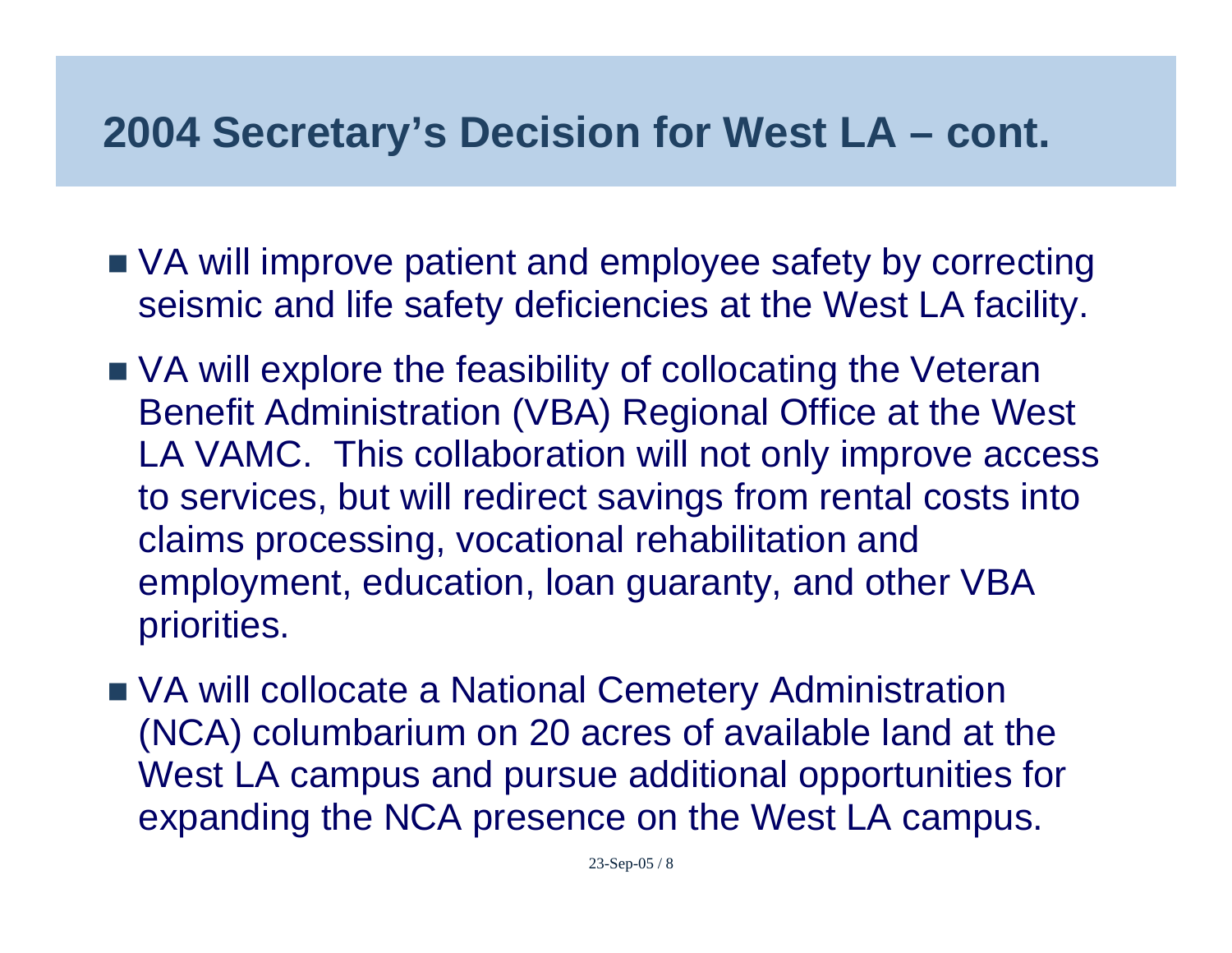### **What's Being Studied at West LA**

#### ■ Capital Planning

Identify the best use of buildings and facilities to provide needed healthcare services in a modern, safe and secure setting

#### ■ Re-Use/Redevelopment

Identify options that maximize the potential re-use of all or some of the current VA property, if that property is not needed for VA or VA-related services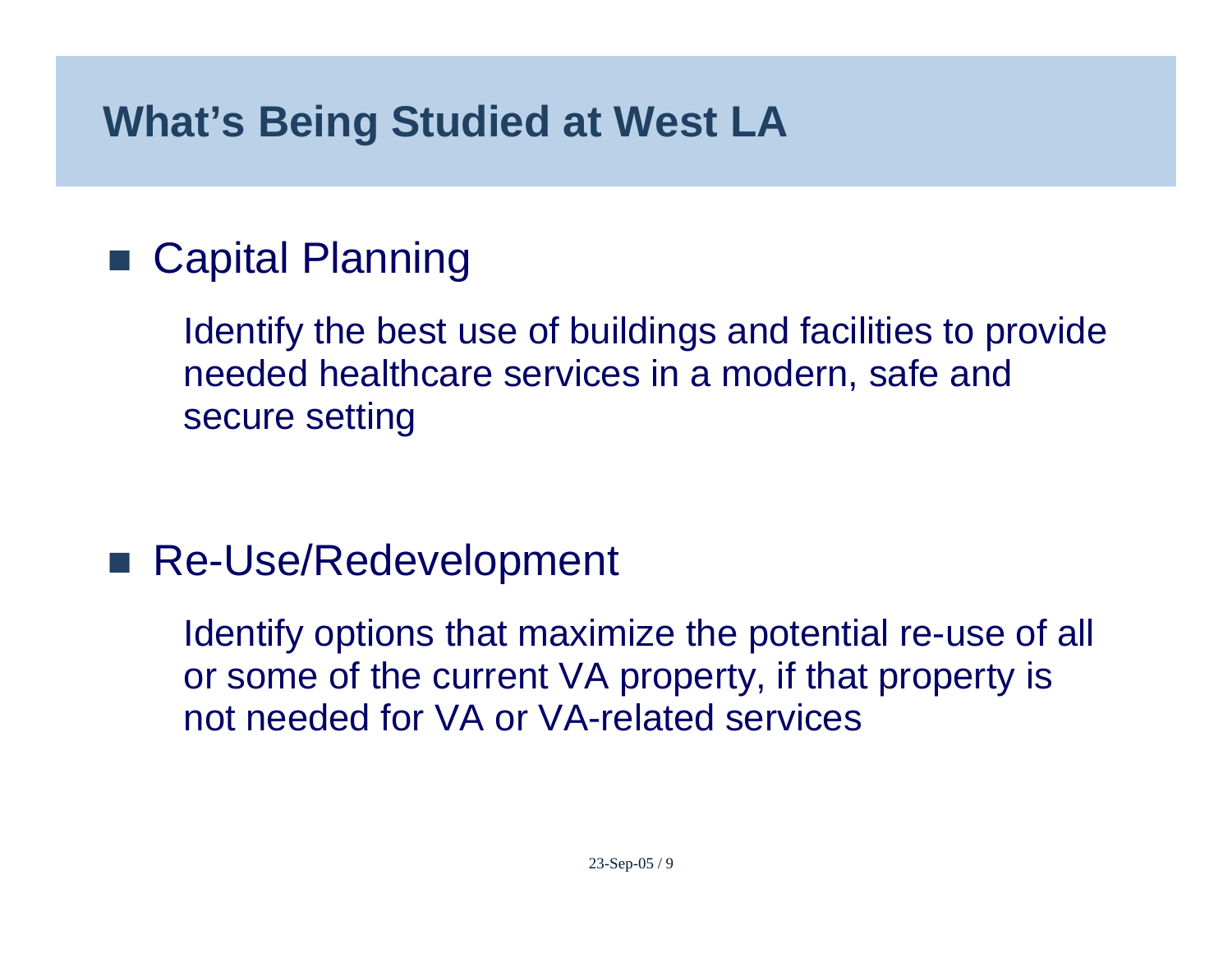### **Clarifications since May LAP Meeting**

Clarification has been provided on two key areas, providing better guidance to the contractor in developing Business Plan Options:

#### **Clarification of Re-Use/Redevelopment of the Campus**

- The contractor was directed by the VA to proceed with a recommended definition of 'commercial' for purposes of redevelopment/re-use planning at West LA.
- The term 'commercial' **prohibits the use of the campus** for such functions as shopping malls, movie theaters, convenience stores, fast food outlets, industrial/manufacturing activities and other like operations.
- **On the other hand**, institutional and office uses that support or complement needs of veterans (e.g., assisted living, transitional housing, recreation, research or educational as well as medical and non-medical functions) would be acceptable uses.
- Correspondingly, the contractor will proceed with the CARES and re-use activities using this clarified definition of commercial use.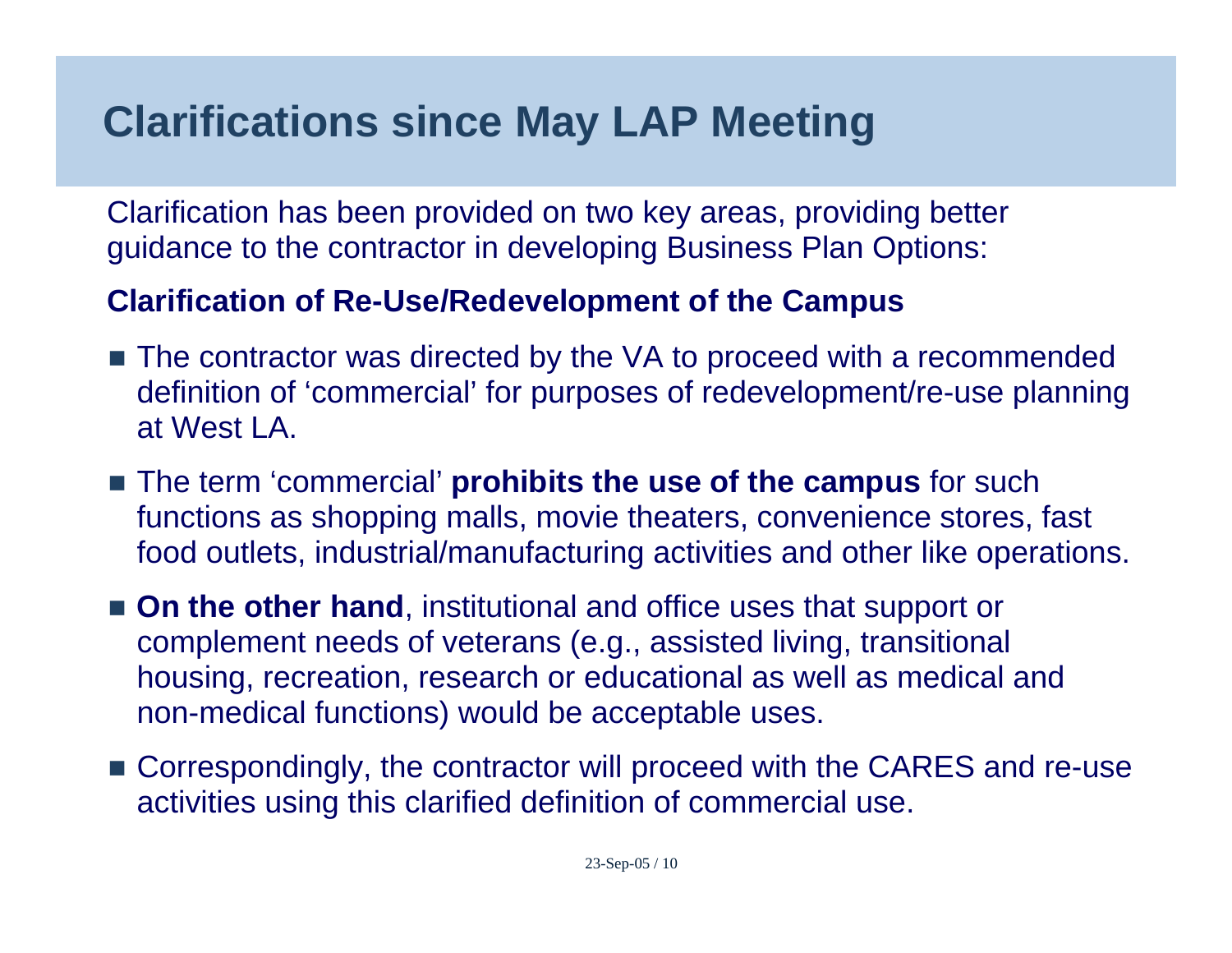#### **Clarifications since May LAP Meeting – cont.**

#### **California State VA Nursing Home**

- Conflict existed between the CARES Business Plan Study uniform reuse strategy and California's Greater Los Angeles State Veterans Home (GLASVH) project.
- California Department of Veterans Affairs officials raised concern that this strategy placed the GLASVH project in jeopardy. CARES staff tried to mitigate this concern by assuring them that the existing GLASVH commitment would be honored, yet could not assure it would be at the specific site currently agreed to.
- VA officials had agreed that a specific 12 acre site was available for California to construct a State Veterans Home (SVH). If the site changed, a \$4M design and environmental assessment would have to be redone requiring additional public funding. Also, delays caused by site changes will result in the delay of other proposed California SVHs.
- 23-Sep-05 / 11 ■ As a result, the Chief of Staff/Deputy Secretary of Veterans Affairs approved this exception to set aside the existing GLASVH site location (Parcel D).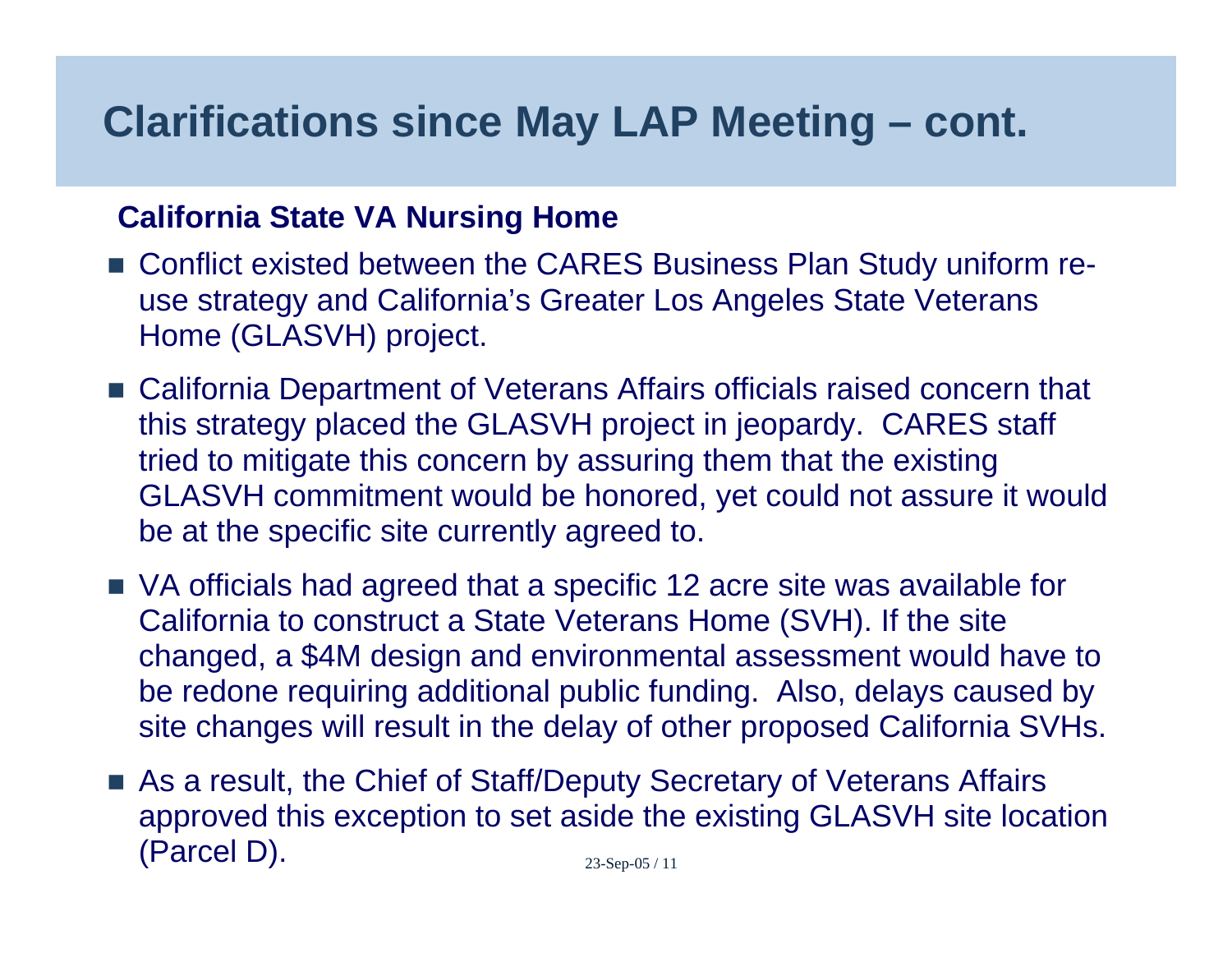#### **Purpose of the LAP Meeting**

- Review the options prepared by the contractor for the future use of this medical center.
- **Present the options that the contractor believes will** maintain or improve veterans' access to quality health care in a cost effective manner.
- Members of the LAP will ask questions so that each option is clear. Members of the public may also ask questions about the options during the public comment period.
- The LAP may add options not presented by the contractor.
- The LAP will recommend to the Secretary which options it believes should be studied further, but the Secretary is not required to adhere to this recommendation.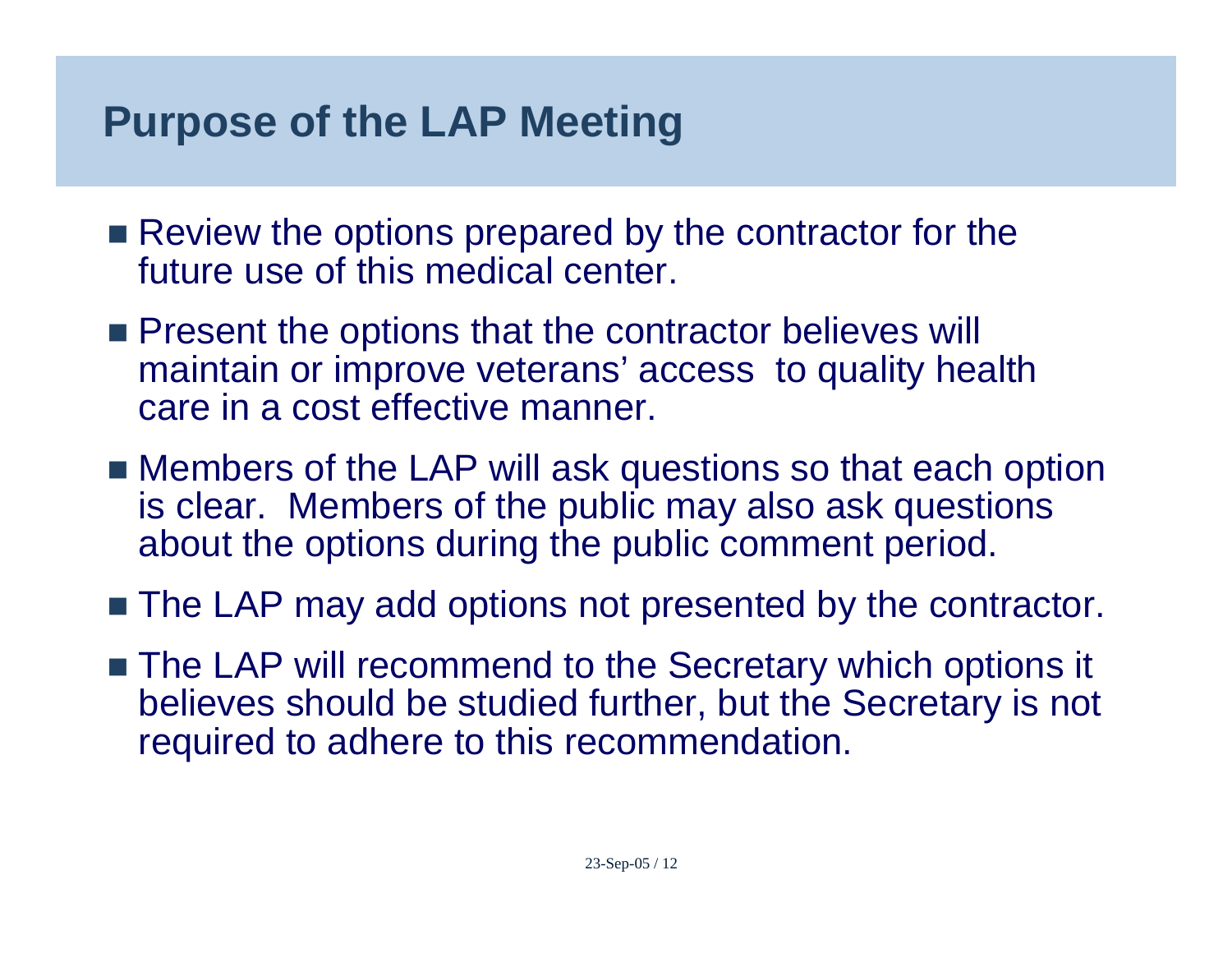# **West LA Public Input**









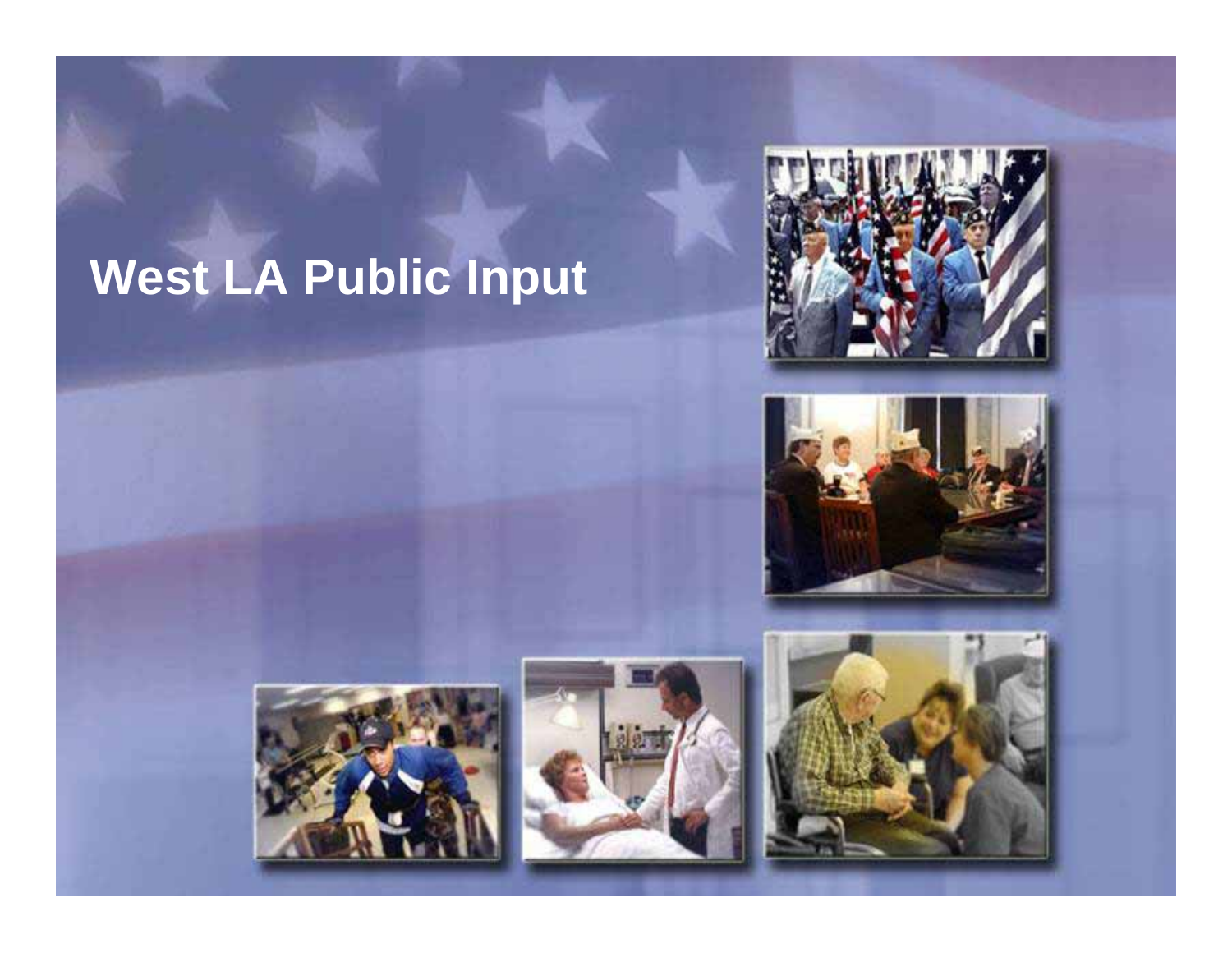- 191 individual stakeholder comments were received between January 1, 2005 and June 30, 2005
- The greatest amount of written and electronic input was received from veterans and veterans' family members
- **Top key Concerns:** 
	- -Use of the facility (and campus)
	- -Maintaining the current services and facility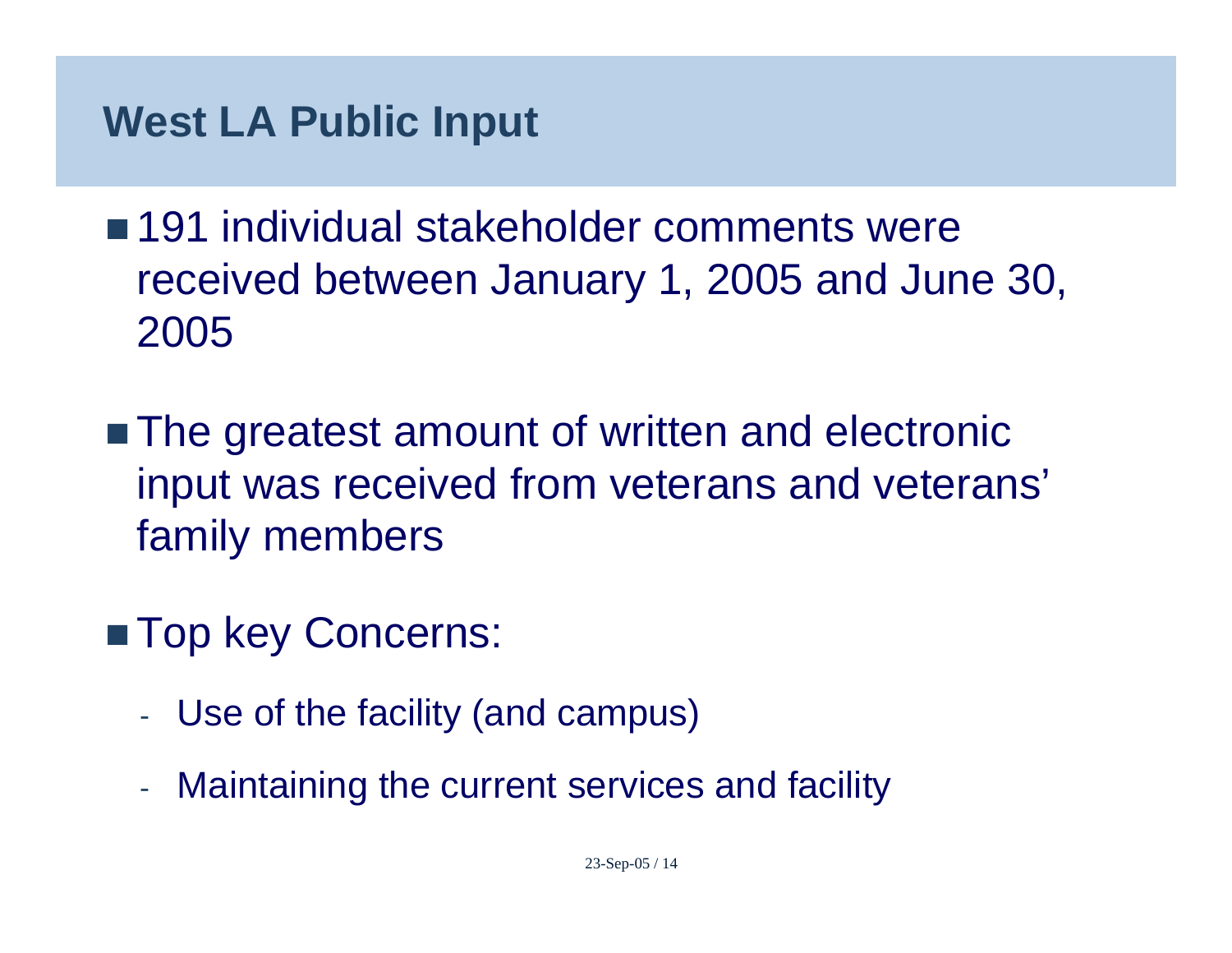#### **Categories of Stakeholder Concerns**

- Effect on Access
- Maintain Current Service/Facility
- Support for Veterans
- **Effect on Healthcare Services/ Providers**
- **Effect on Local Economy**
- **Use of Facility**
- **Effect on Research and Education**
- Administration's Budget or Priorities
- **Unrelated to the Study Objectives**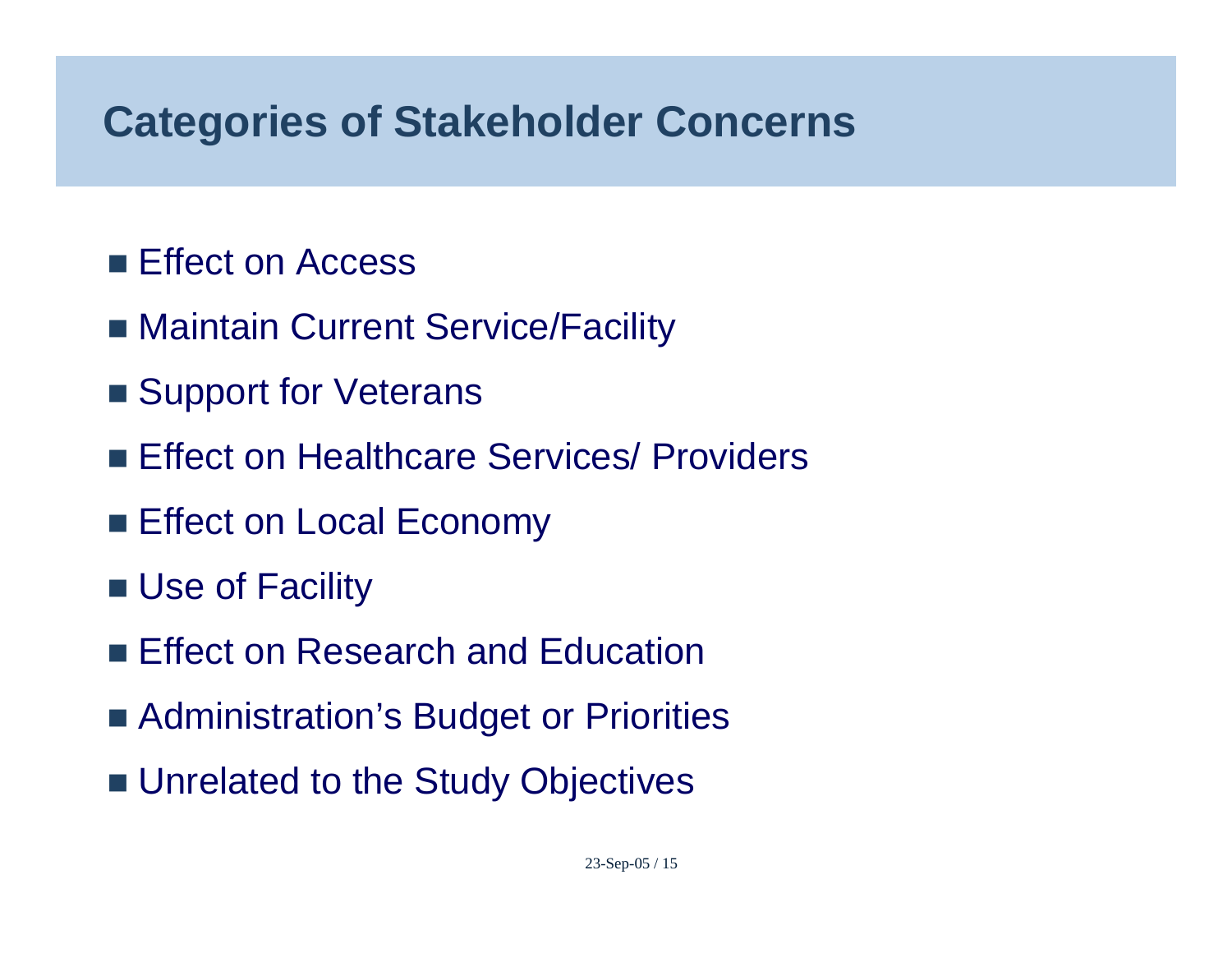### **Key Concerns – Written and Electronic Input**

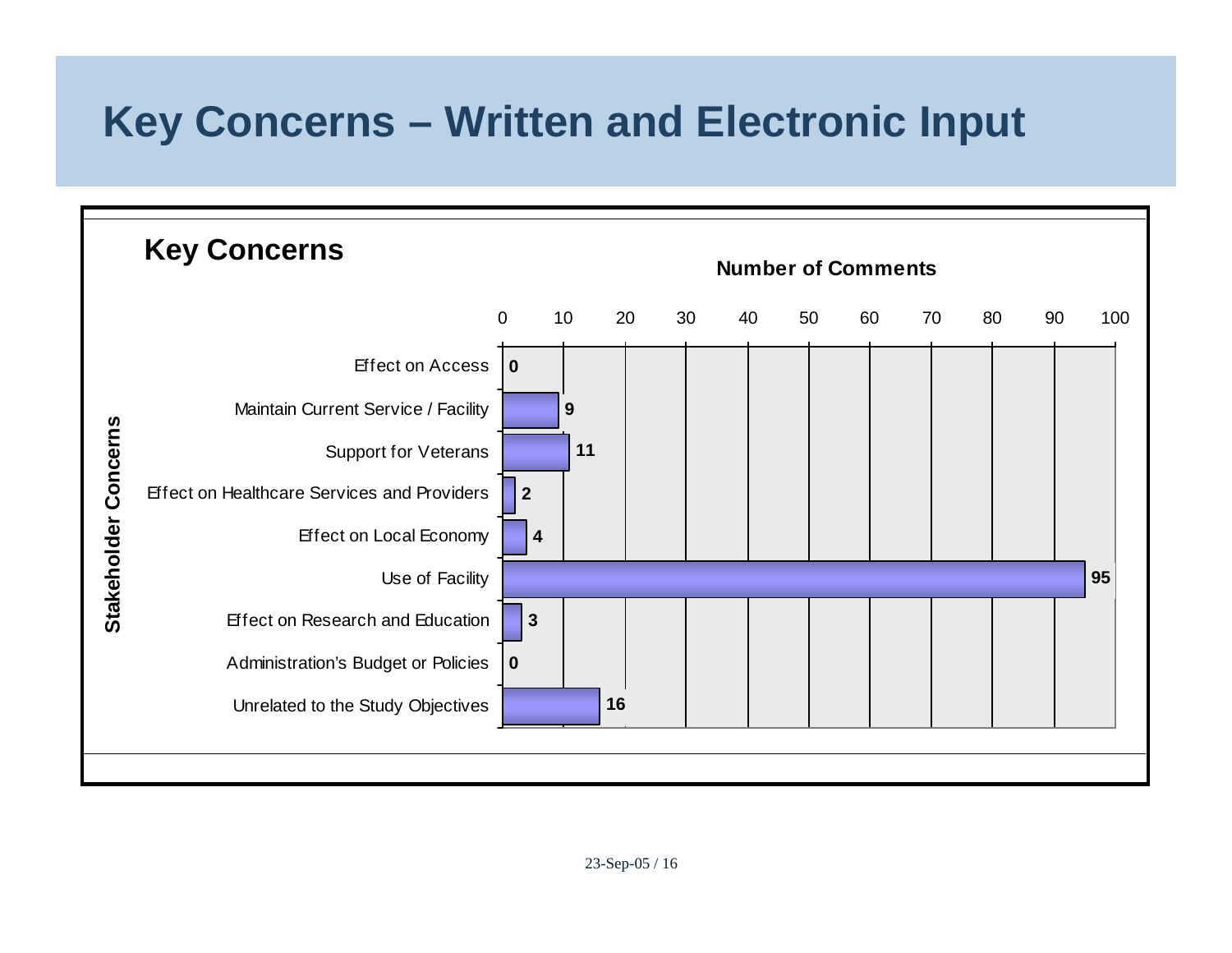### **Key Concerns – Oral Testimony**

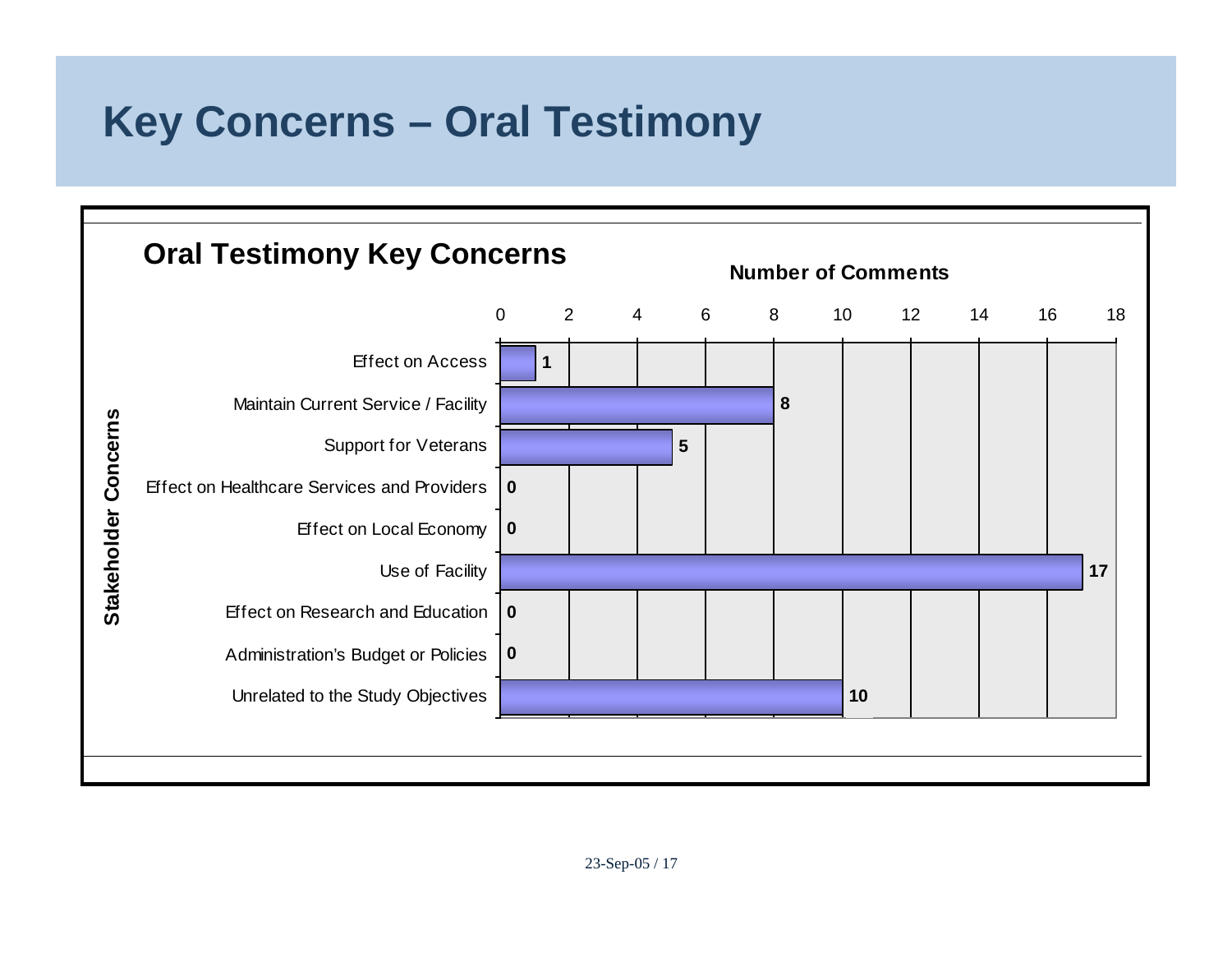# **Current Status and Business Plan Options**









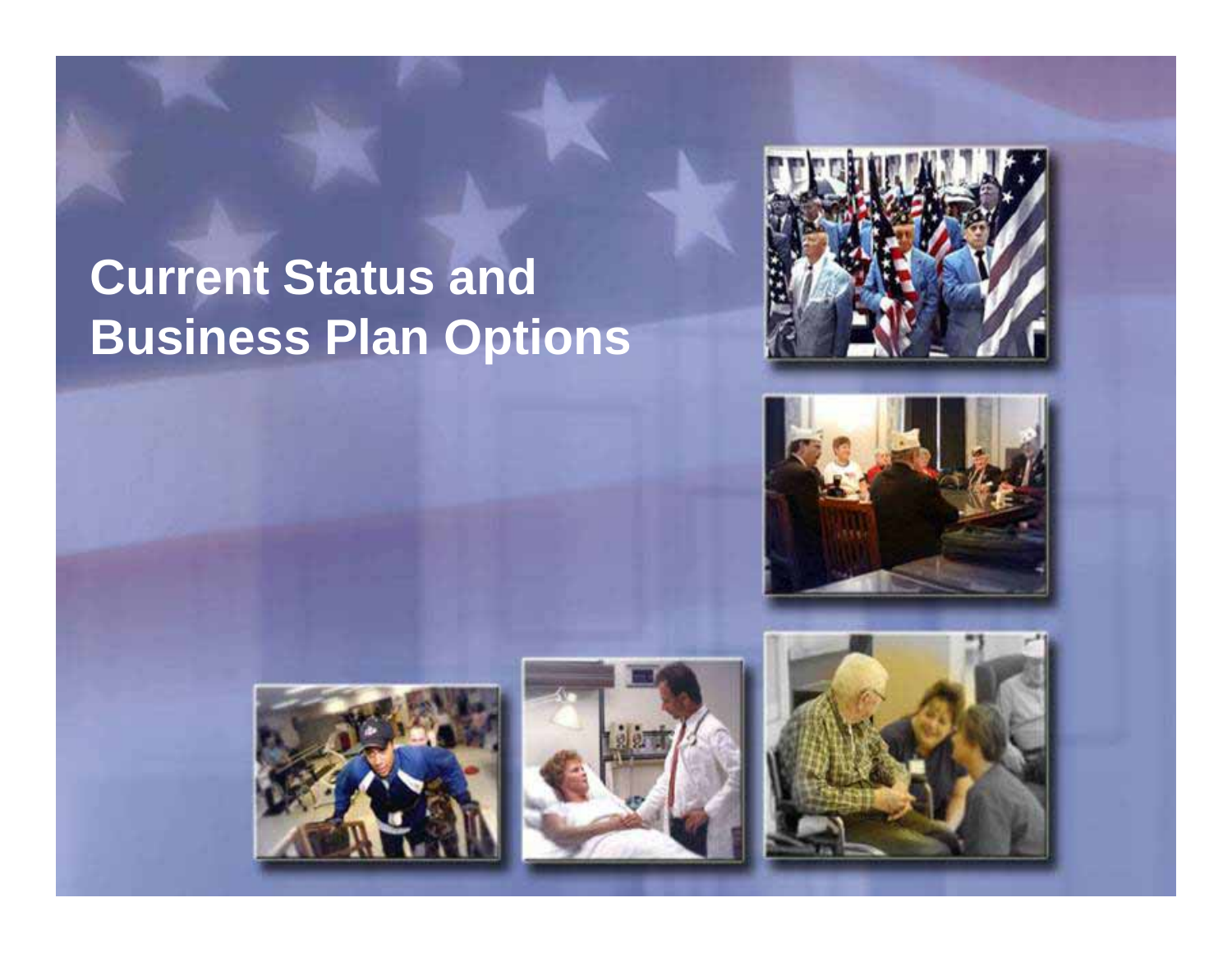#### **Stage I Study Findings for West LA**

#### **West Los Angeles VAMC**

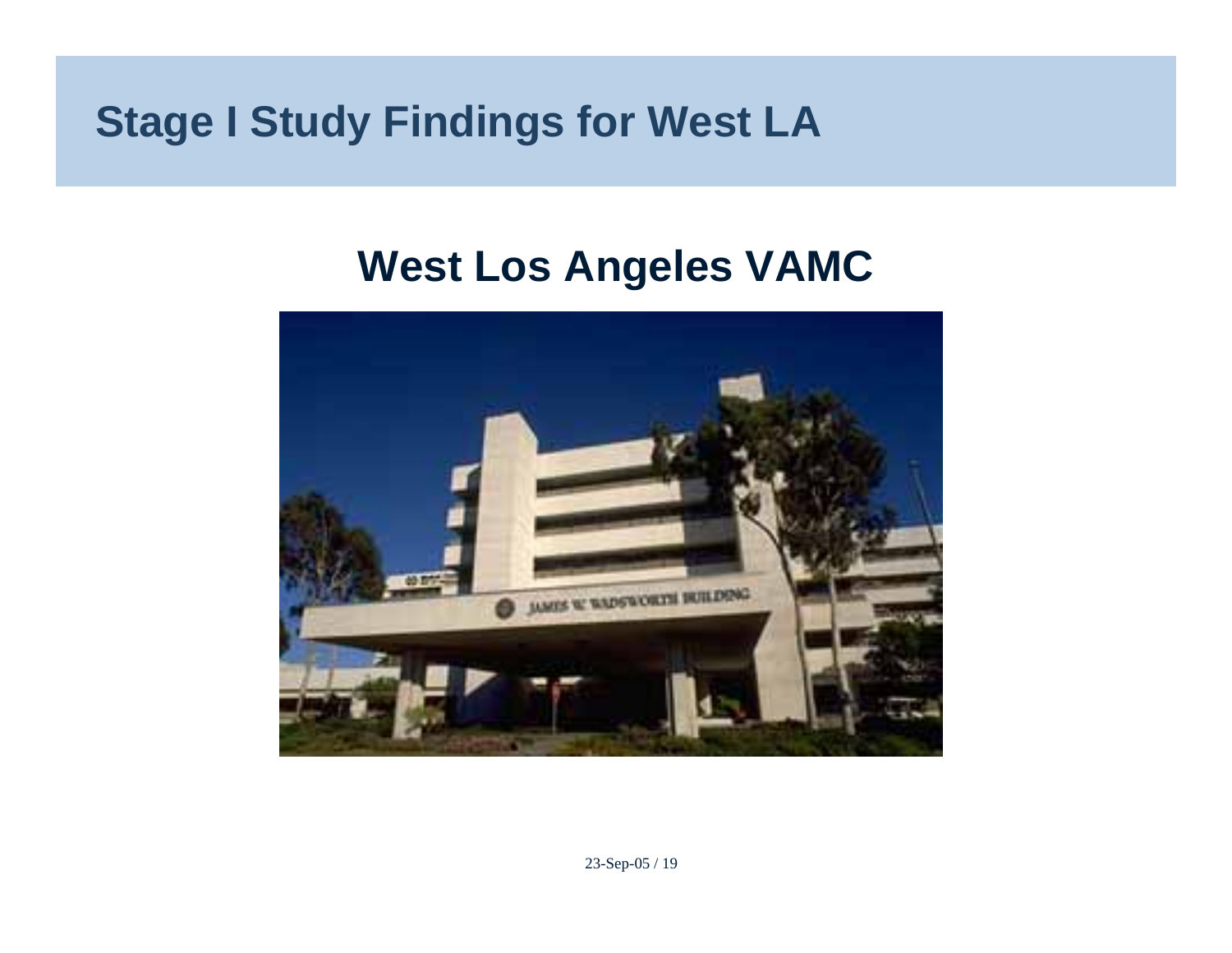### **Map of West LA VAMC**

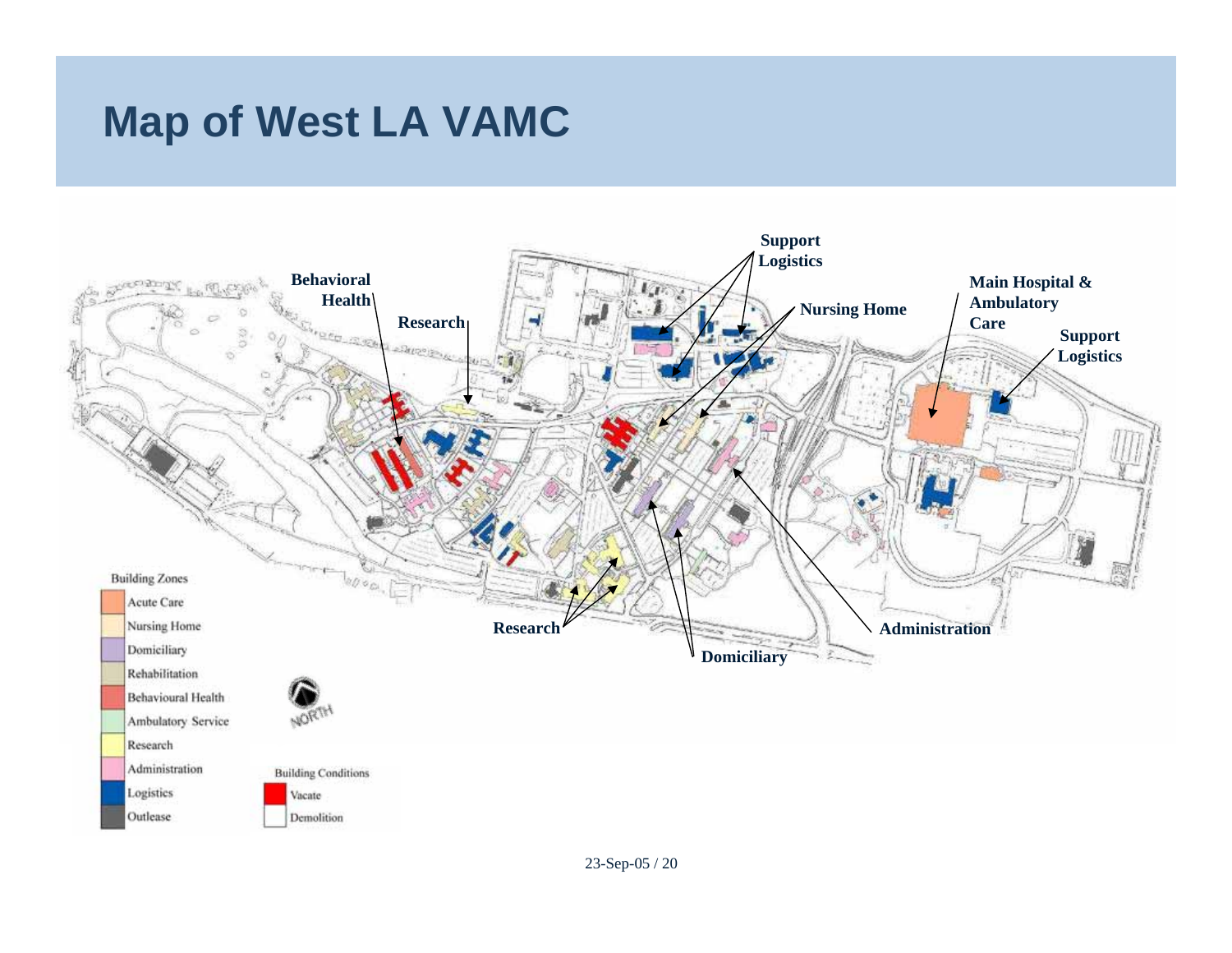#### **West LA Site Overview, continued**

#### ■ The West LA VAMC is:

- ◆ Part of the Greater Los Angeles Health Care System (GLA) within VISN 22.
- ◆ 14 miles west of downtown Los Angeles; the full campus extends northwest to southeast along the west side of Interstate 405 through the intersection of Wilshire Blvd.
- ◆ Comprised of 91 total structures on 387 acres of land; a total of 2,807,039 building gross square feet, of which 325,725 square feet is vacant or underused.
- ◆ Surrounded by residential neighborhoods, schools and parks; across I-405 from high-density business district (Westwood).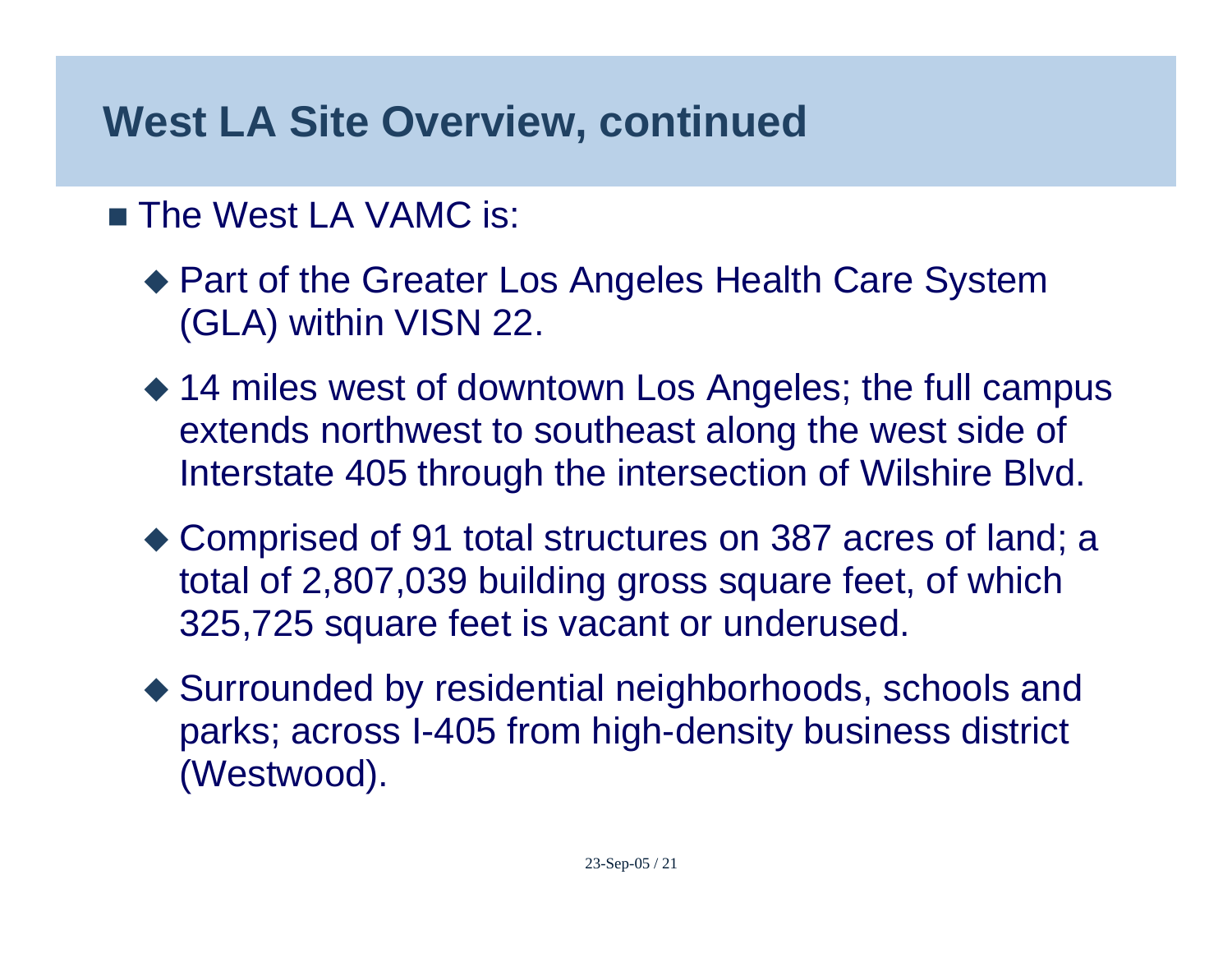#### **West LA Site Overview, continued**

#### ■ The campus is bisected by Wilshire Blvd.

- The campus north of Wilshire is referred to as the 'Brentwood campus'
- South of Wilshire is referred to as the 'Wadsworth campus'

### **The buildings:**

- $\mathcal{L}_{\mathcal{A}}$  Range in size from a 144 square foot gatehouse to the 900,000 square foot Wadsworth (acute care) Hospital.
- $\mathcal{L}_{\mathcal{A}}$  Nearly half of the campus buildings are less than 10,000 square feet in size. One quarter are in the range of 45,000 - 65,000 square feet.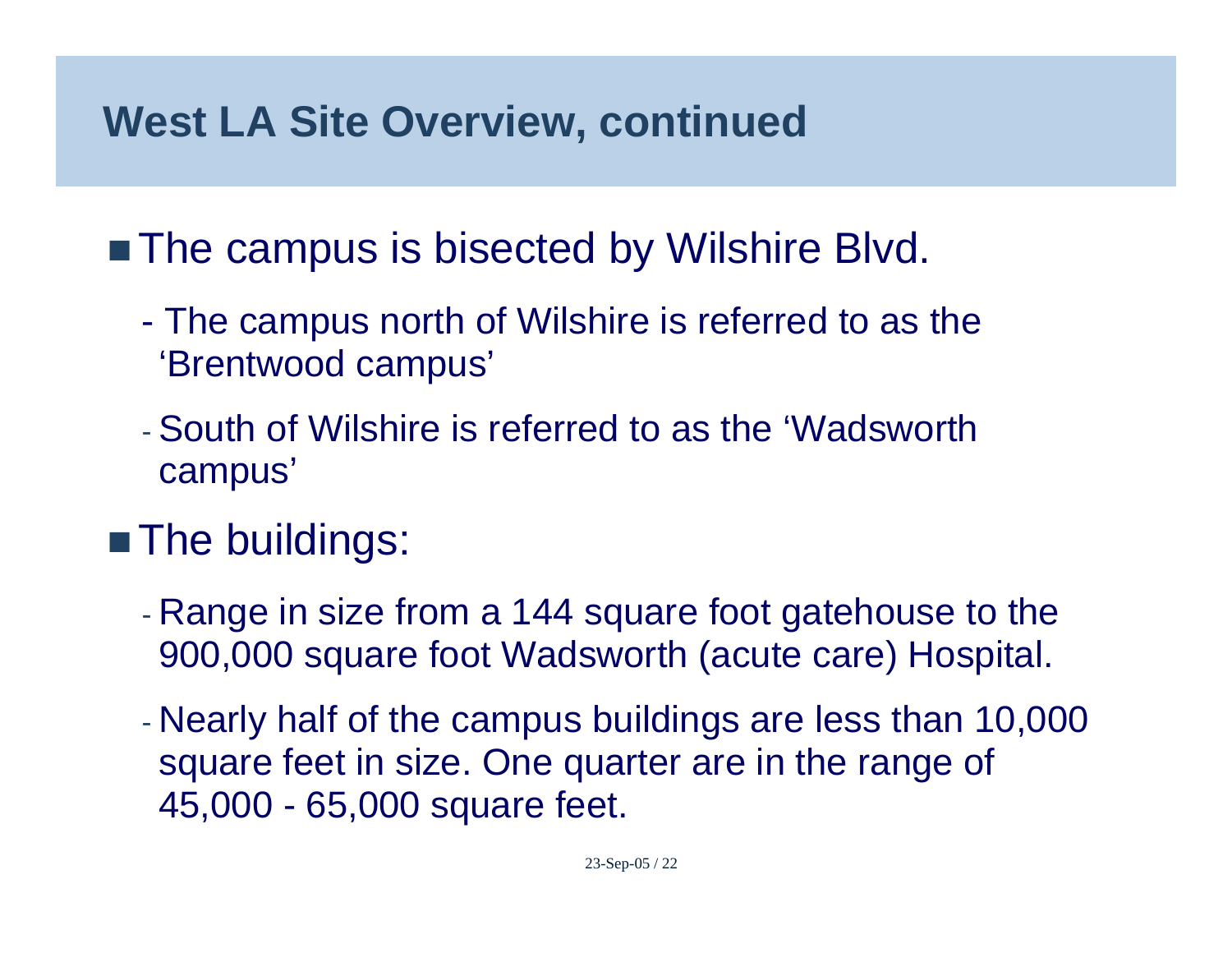#### **West LA Site Overview, continued**

#### **Najor infrastructure issues:**

- The underground storm drainage system, in general, is undersized and does not provide adequate site coverage.
- ◆ Steam and condensate distribution systems are in poor condition and have experienced leaks on numerous occasions.
- ◆ Emergency power is provided to West LA facilities through a decentralized system.
- Fourteen buildings have been seismically rated as 'high risk' or 'very high risk'; many are vacant.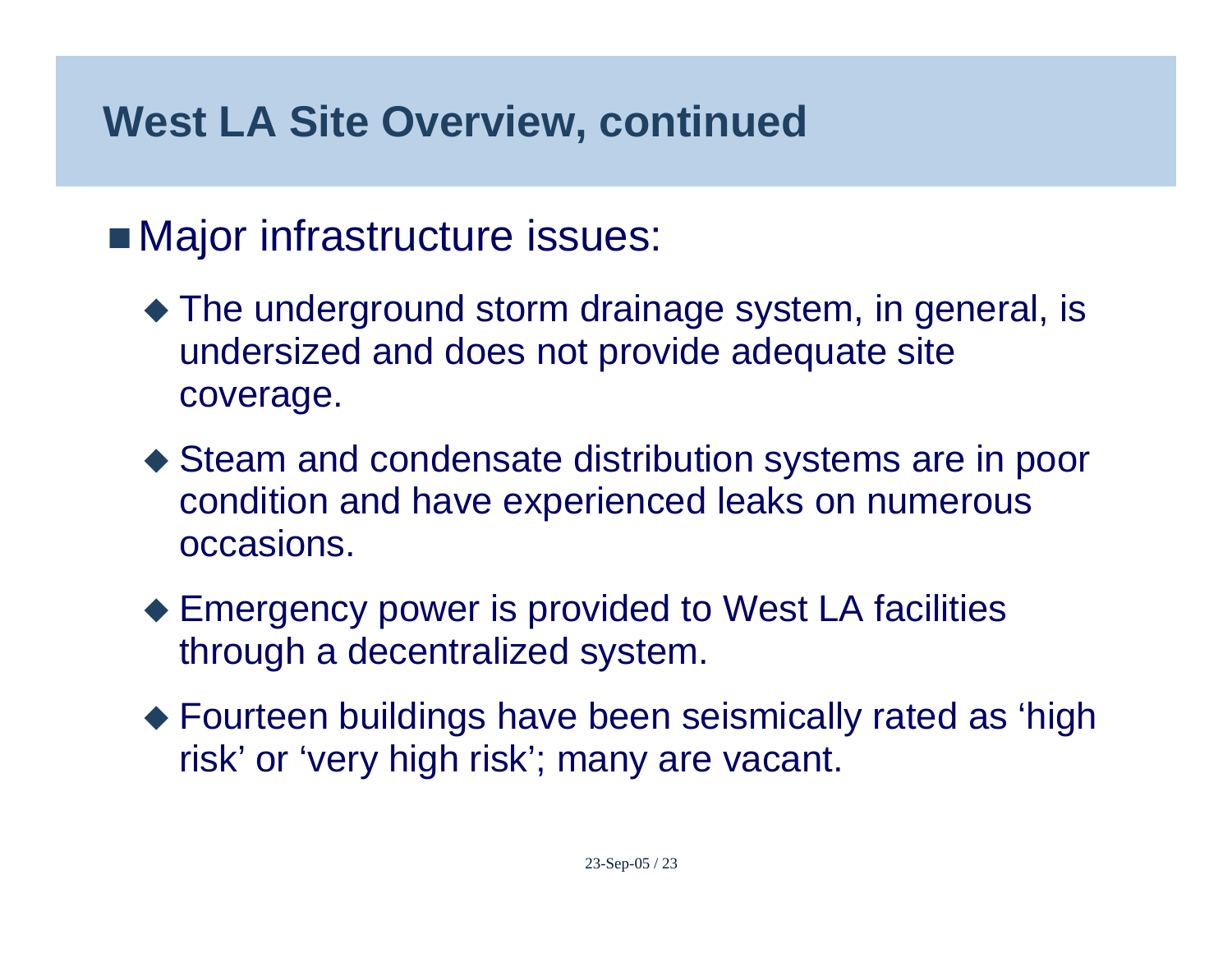#### **Options Development**

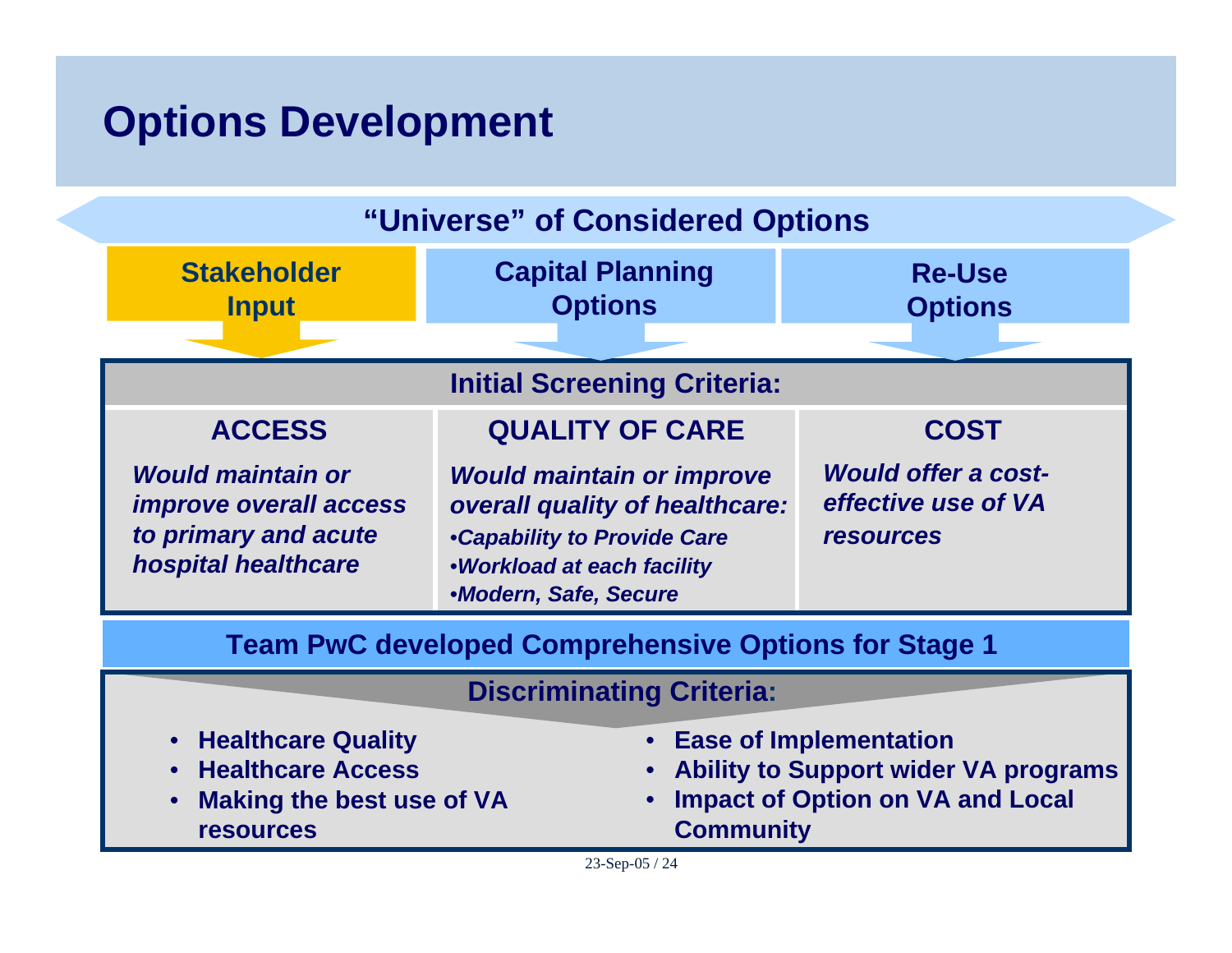#### **Options Overview**



23-Sep-05 / 25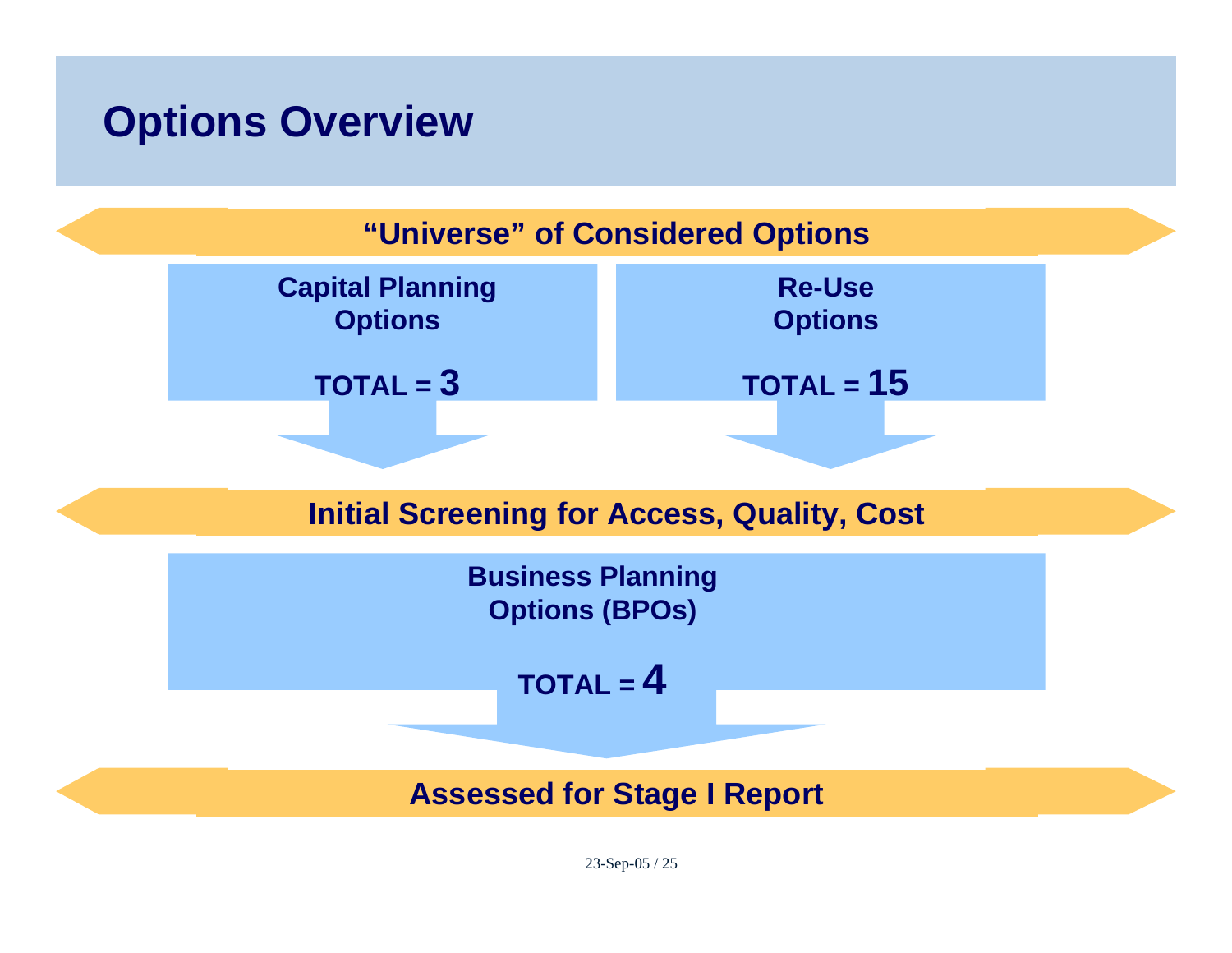#### **Stakeholder Input to Business Plan Options**

- F. Business Plan Options considered all proposals received from West LA stakeholders
- $\blacksquare$  None were precluded from consideration  $-$  so long as they complied with the Secretary's May 2004 decision and subsequent clarifying direction (e.g., not 'commercial')
- F. These included:
	- Recreational family facility, accommodating veterans
	- ◆ Bio-medical institute
	- Transitional/residential therapy
	- Affordable veteran housing/lockers
	- ◆ Recreational use and development
	- ◆ Veteran memorial park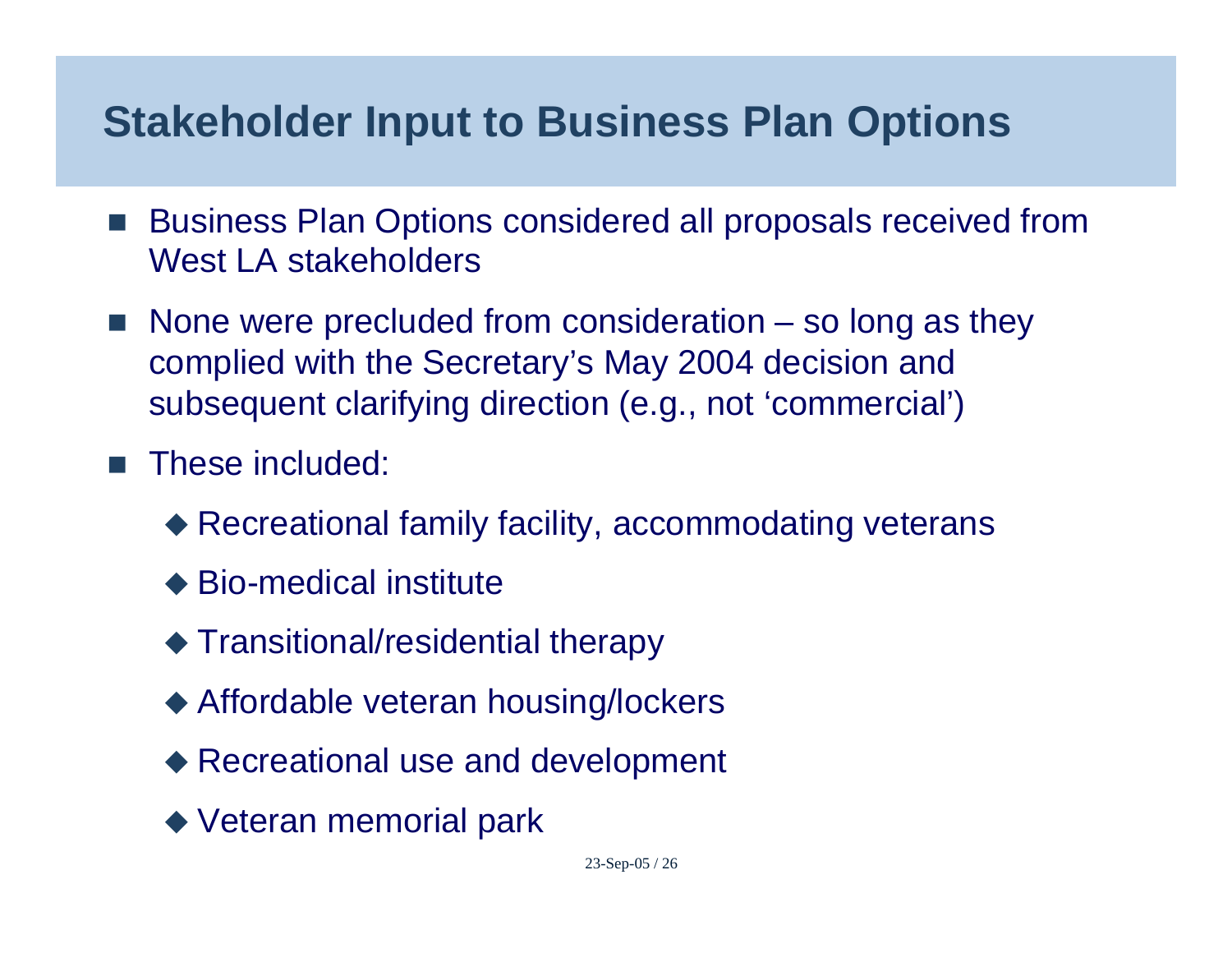### **Summary of Options for West LA**

- A Baseline option which reflects current state projected out to 2013 and 2023 without any changes to facilities or programs (except acute inpatient psychiatry), but accounting for projected utilization changes, and assuming same or better quality and necessary improvements for a safe, secure, and modern healthcare environment.
- **Three capital planning options involve renovating or building** a new facility for acute inpatient care and/or ambulatory care, along with renovating existing nursing home/mental health and VA research facilities.
- and open space/recreation.  $_{\tiny\rm 23-Sep-05/27}$ ■ <u>Four</u> re-use options involve <u>redeveloping</u> portions of the Brentwood campus for various re-use that support or complement needs of veterans, such as institutional learning space, affordable housing, medical research, medical offices,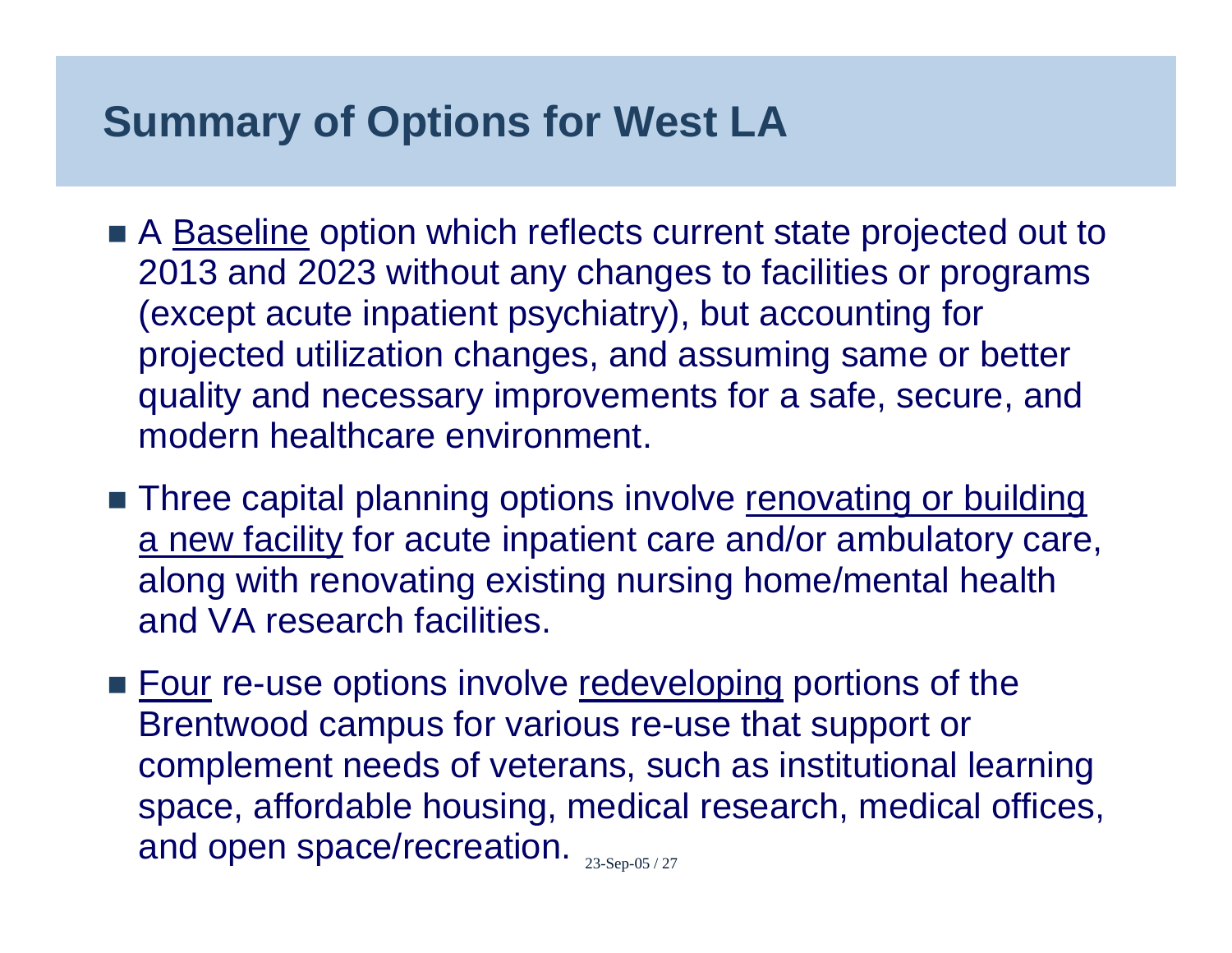#### **West LA - Campus Parcels for BPO Re-Use Discussion**

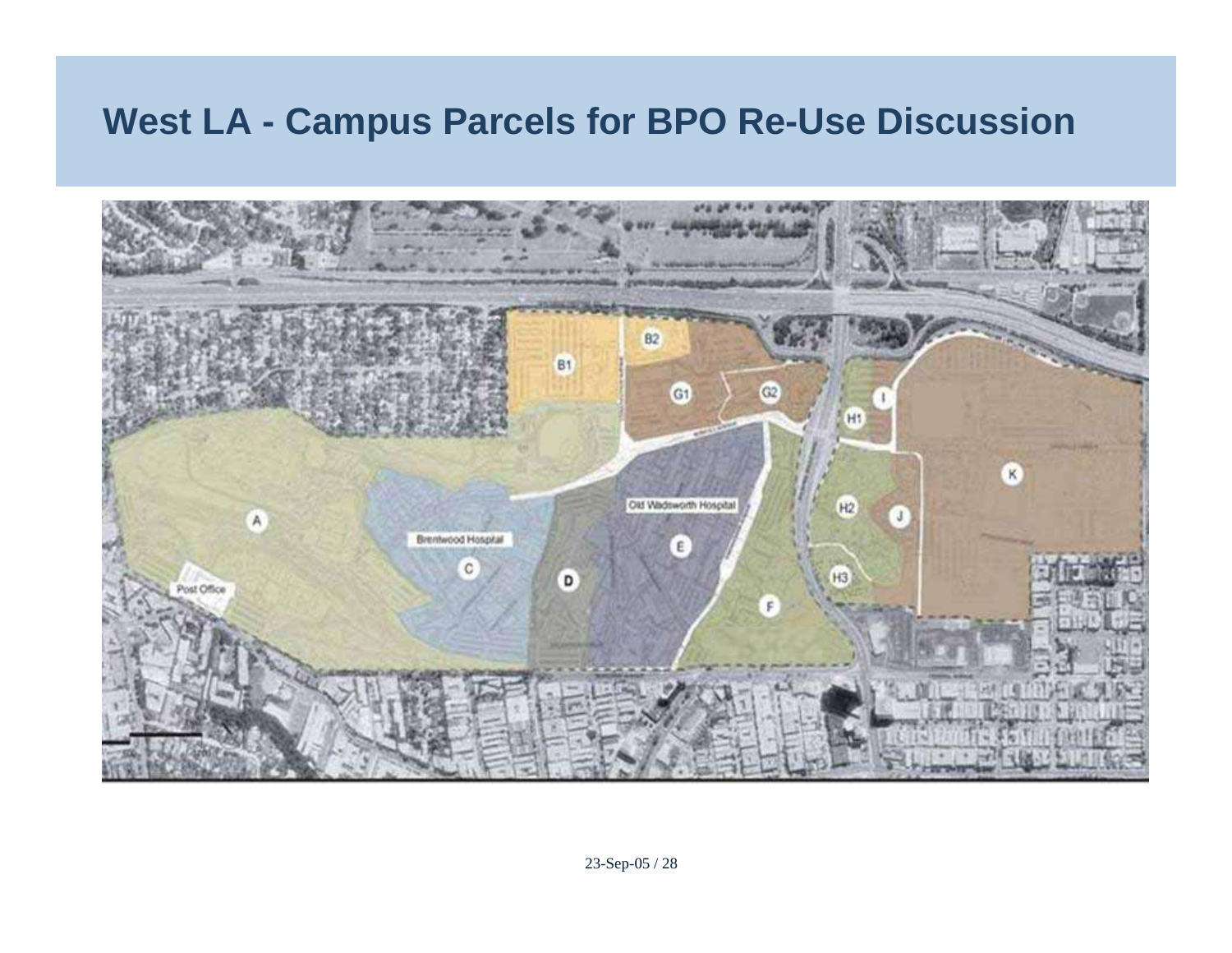### **Re-Use/Redevelopment – Link to the Capital Planning Options**

| <b>Capital Planning Options</b><br>(w/o Secretary's Decisions)                                                                                                                  |                                                                                                                                                                | Parcel(s)                                                                                                             | <b>Potential Re-</b><br><b>Use/Redevelopment</b>                                                                                                                           |                                                                                                                                                                                                                                          |
|---------------------------------------------------------------------------------------------------------------------------------------------------------------------------------|----------------------------------------------------------------------------------------------------------------------------------------------------------------|-----------------------------------------------------------------------------------------------------------------------|----------------------------------------------------------------------------------------------------------------------------------------------------------------------------|------------------------------------------------------------------------------------------------------------------------------------------------------------------------------------------------------------------------------------------|
| <b>BPO 1: Baseline</b>                                                                                                                                                          | <b>ALL</b><br><b>Re-Use</b><br><b>Parcels</b><br>are linked to<br><b>Capital</b><br><b>Planning</b><br><b>Options</b><br><b>included</b><br>in BPOs<br>$2 - 4$ | Parcel A - North<br><b>Brentwood Campus</b>                                                                           | • Community<br>education/recreation<br>• Mixed use residential (limited<br>new construction)                                                                               |                                                                                                                                                                                                                                          |
| <b>BPO 2: Renovate Existing</b><br><b>Acute Bed Tower and</b><br><b>Ambulatory Care Facilities;</b><br><b>Renovate Existing Nursing</b><br><b>Home/Mental Health facilities</b> |                                                                                                                                                                |                                                                                                                       | (incl. in BPO 5)<br>Parcels $C & E -$<br><b>North Central &amp;</b><br><b>West Central</b><br><b>Brentwood Campus</b><br>(incl. in BPO 6)                                  | • Open space/recreation<br>• Affordable/transitional<br>veteran/family/nursing housing<br>• Long-term veteran housing<br>(Parcel C)<br>• Residential therapy/treatment<br>programs (public/private)<br>• Limited use hospitality (Fisher |
| <b>BPO 3: Construct New Acute</b><br><b>Bed Tower and Renovate</b><br><b>Ambulatory Care Facilities,</b><br><b>Nursing Home, Mental Health</b><br>and Domiciliary Facilities    |                                                                                                                                                                | Parcels G1, G2 & K<br>- Southeast<br><b>Brentwood Campus</b><br>& portion of South<br><b>Wadsworth Campus</b>         | House)<br>• Administrative support/training<br>• Medical research<br>• Medical office building/veteran-<br>patient pharmacy<br>• Limited use hospitality (Fisher<br>House) |                                                                                                                                                                                                                                          |
| <b>BPO 4: Construct Acute Bed</b><br><b>Tower and Ambulatory Care</b><br>facilities; Renovate Nursing<br>Home, Mental Health and<br><b>Research Facilities</b>                  |                                                                                                                                                                | (incl. in BPO 7)<br>Parcel $F -$<br><b>Southwest</b><br><b>Brentwood Campus</b><br>(incl. in BPO 8)<br>23-Sep-05 / 29 | • Community<br>education/recreation<br><b>Elmited use hospitality (Fisher</b><br>House)<br>• Open space/greenbelt                                                          |                                                                                                                                                                                                                                          |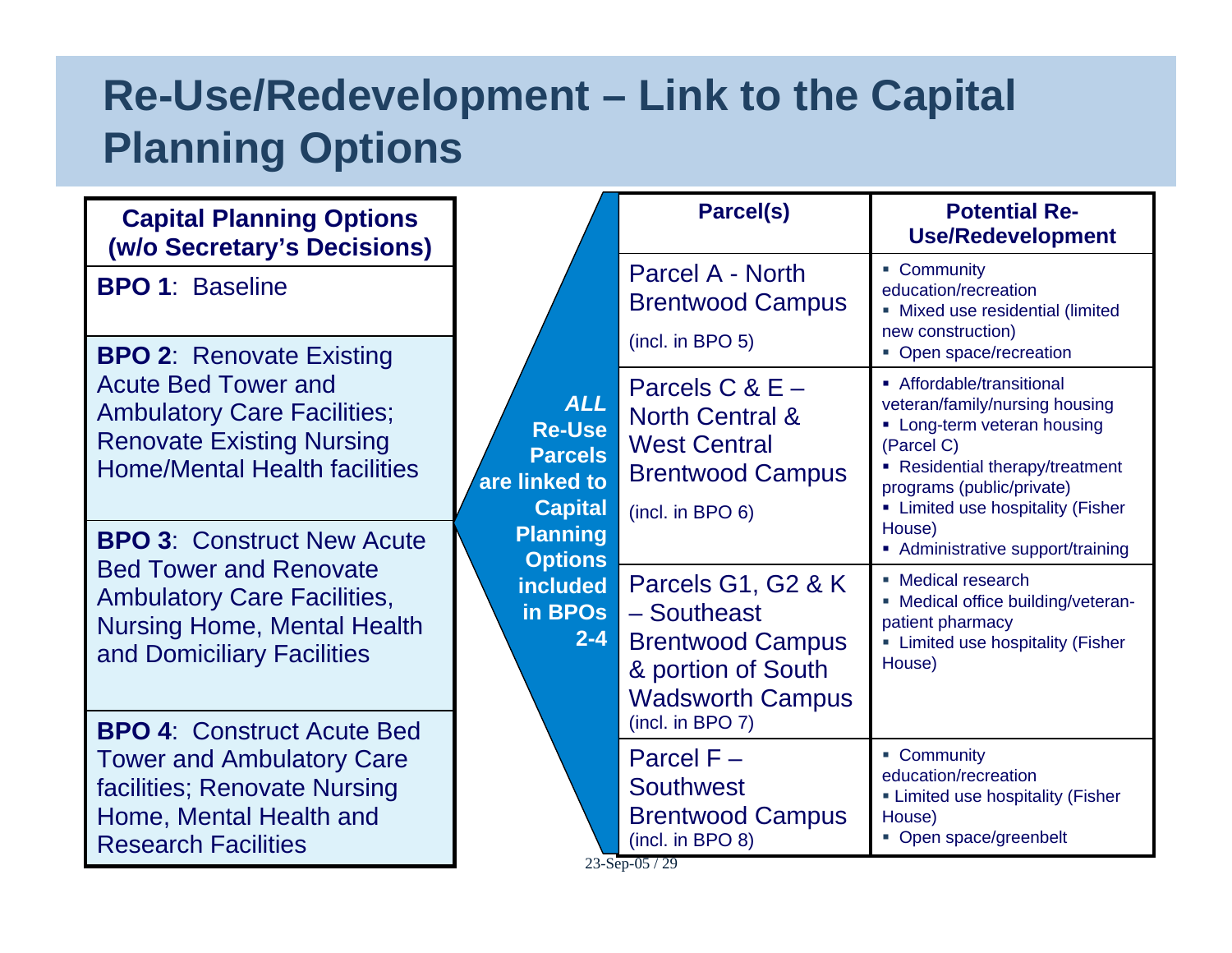### **West LA – Summary of Revised Business Plan Options (BPOs)**

| <b>BPO1</b>                                                                                    | <b>BPO 2</b>                                                                                                                                                                                                                                       | <b>BPO3</b>                                                                                                                                                                                                                  | <b>BPO4</b>                                                                                                                                                                                                              |
|------------------------------------------------------------------------------------------------|----------------------------------------------------------------------------------------------------------------------------------------------------------------------------------------------------------------------------------------------------|------------------------------------------------------------------------------------------------------------------------------------------------------------------------------------------------------------------------------|--------------------------------------------------------------------------------------------------------------------------------------------------------------------------------------------------------------------------|
| <b>Baseline</b><br>(Safe, Modern & Secure)<br><b>Construct CA State</b><br><b>Nursing Home</b> | <b>Renovate Existing Acute</b><br><b>Bed Tower and Ambulatory</b><br><b>Care Facilities; Renovate</b><br><b>Existing Nursing</b><br><b>Home/Mental Health</b><br><b>Facilities; New VA</b><br>Research, VBA, NCA & CA<br><b>State Nursing Home</b> | <b>Construct New Acute Bed</b><br><b>Tower and Renovate</b><br><b>Ambulatory Care Facilities,</b><br><b>Nursing Home, Mental</b><br><b>Health Facilities; New VA</b><br>Research, VBA, NCA & CA<br><b>State Nursing Home</b> | <b>Construct New Acute Bed</b><br><b>Tower and Ambulatory Care</b><br><b>Facilities; Renovate Nursing</b><br>Home, Mental Health and<br><b>VA Research Facilities; New</b><br>VBA, NCA & CA State<br><b>Nursing Home</b> |
| No new Re-Use /                                                                                | Parcel(s)                                                                                                                                                                                                                                          | <b>Potential Re-Use/Redevelopment Options</b>                                                                                                                                                                                |                                                                                                                                                                                                                          |
| <b>Redevelopment</b><br><b>Maintain current</b><br>agreements                                  | <b>Parcel A - North</b><br><b>Brentwood Campus (incl.</b><br>in BPO $5$ )                                                                                                                                                                          | Community education/recreation<br>×.<br>Mixed use residential (limited new construction)<br>×,<br>Open space/recreation<br>п                                                                                                 |                                                                                                                                                                                                                          |
|                                                                                                | Parcels C & E - North<br><b>Central &amp; West Central</b><br><b>Brentwood Campus (incl.</b><br>in BPO $6$ )                                                                                                                                       | Affordable/transitional veteran/family/nursing housing<br>п<br>Long-term veteran housing (Parcel C)<br>п<br>п<br>Limited use hospitality (Fisher House)<br>п<br>Administrative support/training<br>п                         | Residential therapy/treatment programs (public/private)                                                                                                                                                                  |
|                                                                                                | Parcels G1, G2 & K -<br><b>Southeast Brentwood</b><br><b>Campus &amp; portion of</b><br><b>South Wadsworth</b><br><b>Campus</b> (incl. in BPO 7)                                                                                                   | <b>Medical research</b><br>×,<br>Medical office building/veteran-patient pharmacy<br>×.<br>Limited use hospitality (Fisher House)<br>п                                                                                       |                                                                                                                                                                                                                          |
|                                                                                                | <b>Parcel F - Southwest</b><br><b>Brentwood Campus (incl.</b><br>in BPO $8$ )                                                                                                                                                                      | Community education/recreation<br>П<br>Limited use hospitality (Fisher House)<br>×.<br>Open space/greenbelt<br>Ū,                                                                                                            |                                                                                                                                                                                                                          |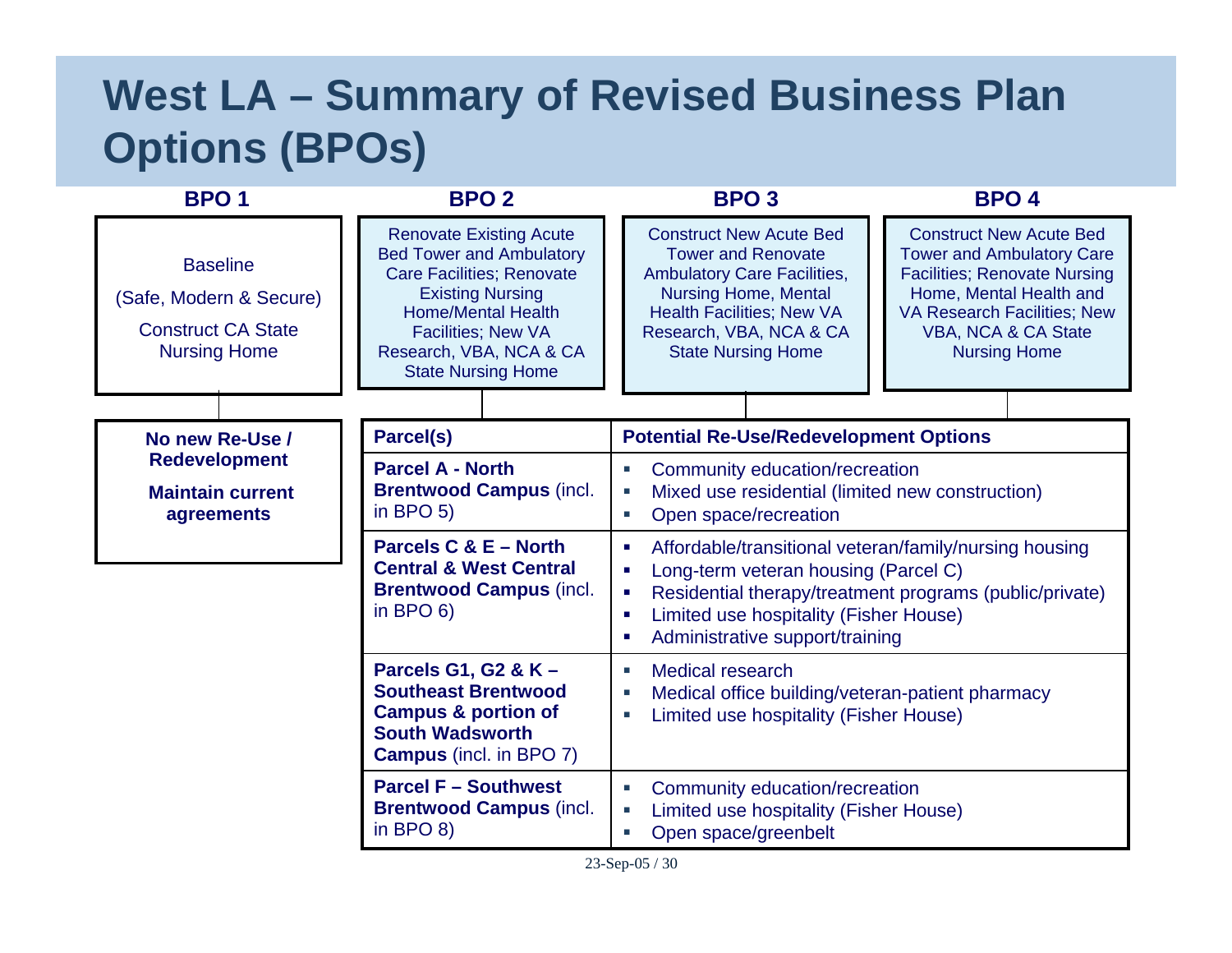### **BPO 1: Baseline Option [CP-1]**

The Baseline Option reflects current state projected out to 2013 and 2023 without any changes to facilities or programs (except acute inpatient psychiatry), but accounting for projected utilization changes, and assuming same or better quality and necessary improvements for a safe, secure, and modern healthcare environment. Construct the CA State Veterans Home (Parcel D). Other current agreements to be maintained.

Vacant buildings are to be maintained with no additional renovation, but are to be secured. Current agreements are to be maintained



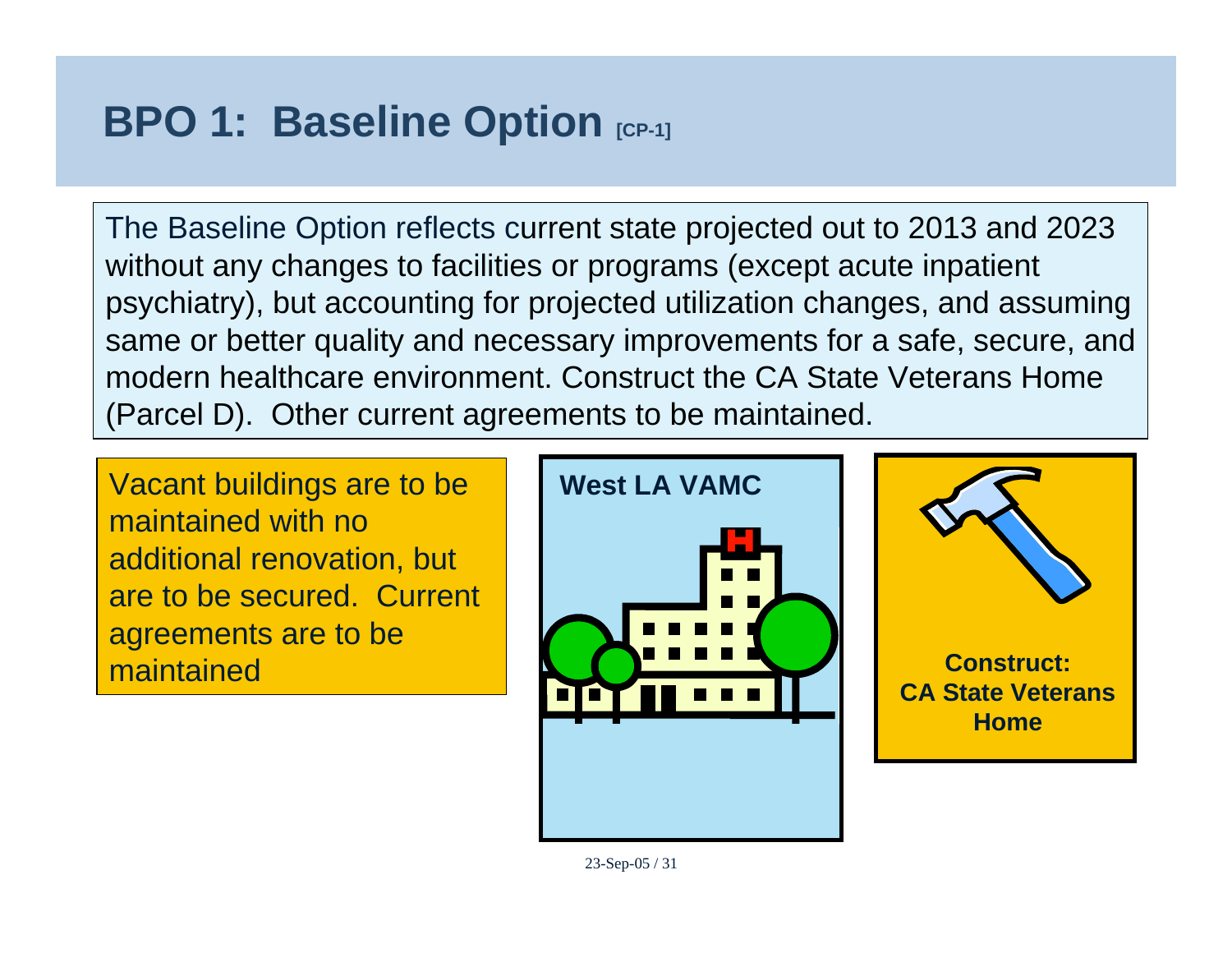#### **BPO 1: Baseline Option [CP-1]**

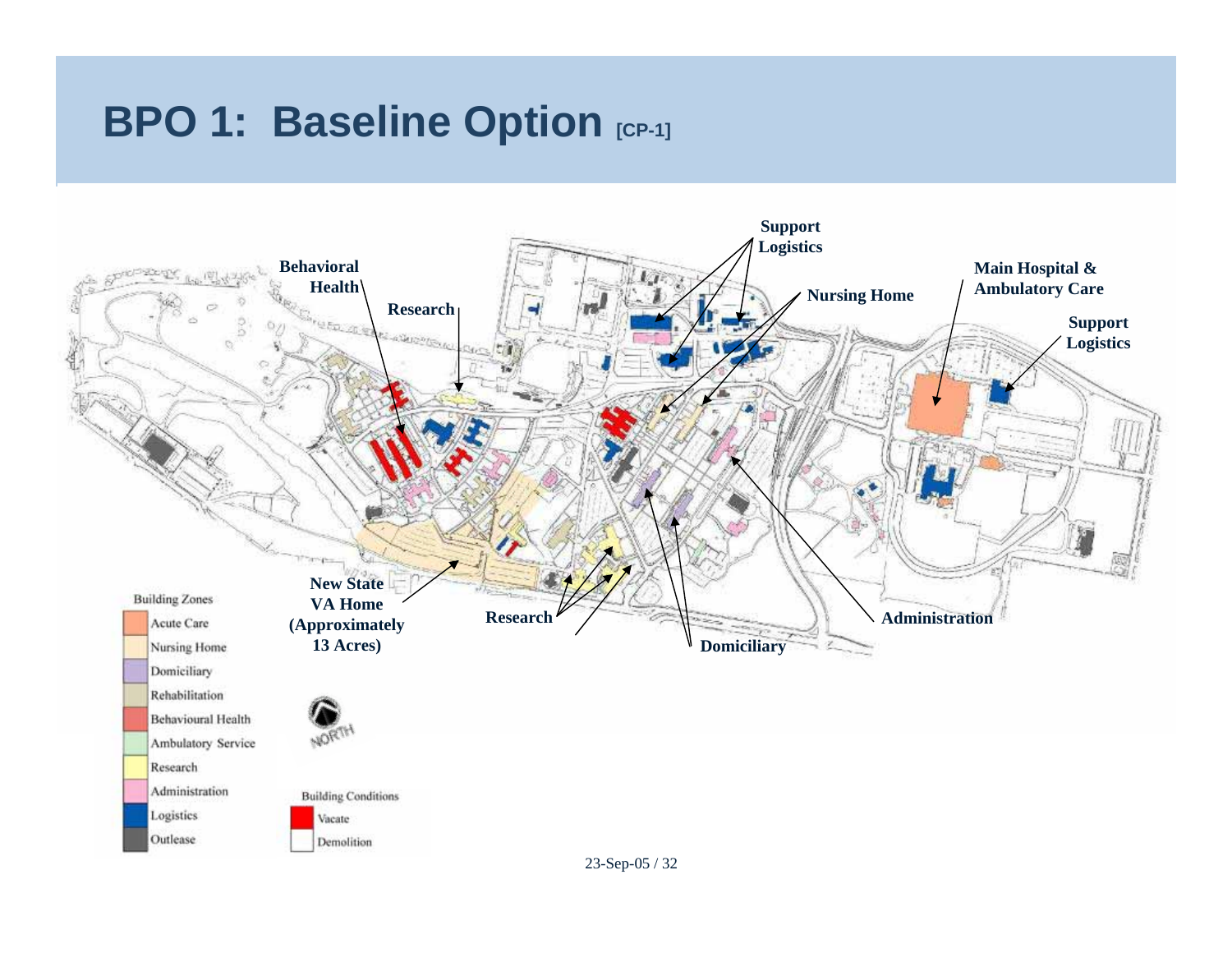| <b>Healthcare Access</b>                  | Maintains current on-site access.                                                                                                                                                                           |
|-------------------------------------------|-------------------------------------------------------------------------------------------------------------------------------------------------------------------------------------------------------------|
| <b>Healthcare Quality</b>                 | Investment in structures yields a safe, modern, and secure<br>patient investment. Facility sized to meet projected demand.                                                                                  |
| <b>Cost Effectiveness</b>                 | Cost effectiveness improved through a limited consolidation of<br>services and reduction in the number of buildings and site<br>operated.                                                                   |
| <b>Ease of</b><br><b>Implementation</b>   | Limited disruption of healthcare delivery to patients in acute<br>care inpatient, ambulatory care, and mental health, nursing<br>home facilities. There is no inherent risk associated with this<br>option. |
| <b>Wider VA Program</b><br><b>Support</b> | Does not enhance integration with the VBA or address NCA<br>needs.                                                                                                                                          |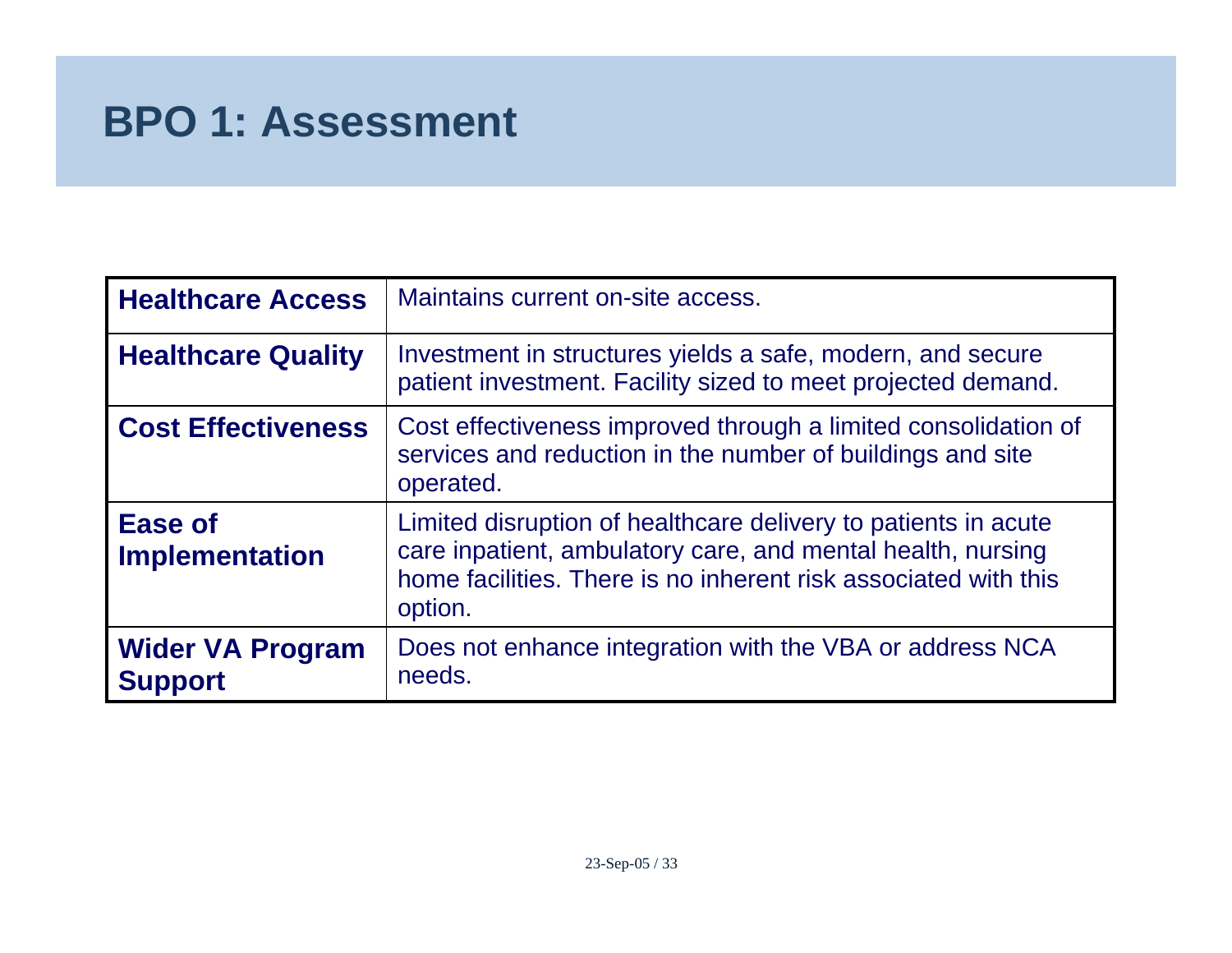#### **BPO 2: Renovate Existing Acute Bed Tower and Ambulatory Care Facilities; Renovate Existing Nursing Home/Mental Health Facilities [CP-2A/RU-1-8, 13]**

All services remain on campus. Consolidate acute inpatient/ambulatory in *renovated* building on the Wadsworth campus. Nursing home/mental health located in renovated existing facilities. New VA research and VBA building will be built on the Wadsworth Campus. New NCA columbarium and CA State Veterans Home constructed on the Brentwood campus. Re-use of available land and structures.

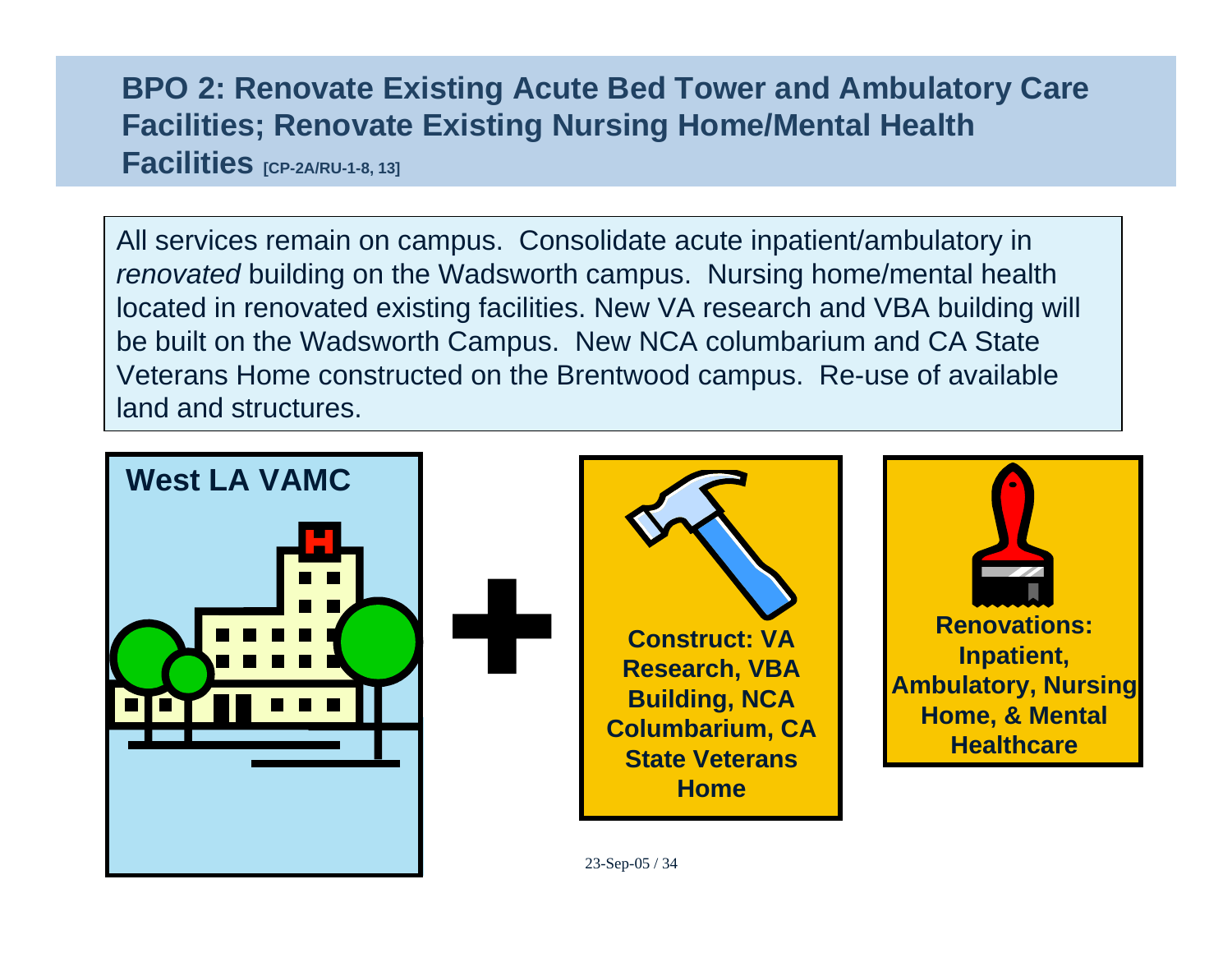#### **BPO 2: Renovate Existing Acute Bed Tower and Ambulatory Care Facilities; Renovate Existing Nursing Home/Mental Health Facilities [CP-2A/RU-1-8, 13]**

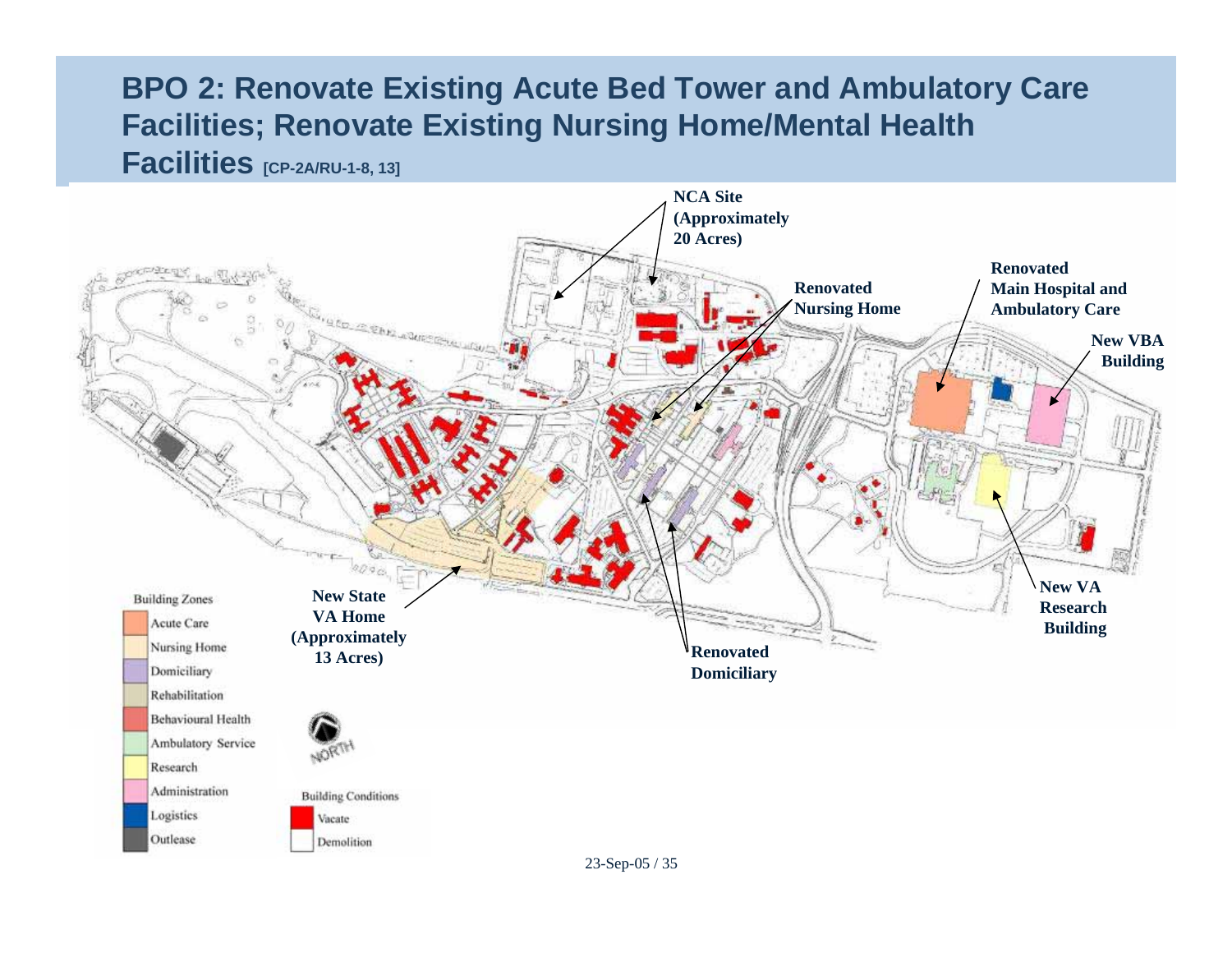| <b>Healthcare Access</b>                  | No change.                                                                                                                                                                                                                                                                                                                                 |
|-------------------------------------------|--------------------------------------------------------------------------------------------------------------------------------------------------------------------------------------------------------------------------------------------------------------------------------------------------------------------------------------------|
| <b>Healthcare Quality</b>                 | Safety and security improved due to new construction.<br>Facility sized to meet projected demand.                                                                                                                                                                                                                                          |
| <b>Cost Effectiveness</b>                 | Cost effectiveness improved through a consolidation of<br>services and reduction in the number of buildings<br>operated. More investment will be required for the new<br>construction. Option provides cost avoidance through<br>vacating of existing buildings. Overall cost effectiveness<br>moderately improved through new facilities. |
| <b>Ease of</b><br><b>Implementation</b>   | Easy relocation of services. No disruption to ongoing<br>operations.                                                                                                                                                                                                                                                                       |
| <b>Wider VA Program</b><br><b>Support</b> | Enhances integration with the VBA and addresses NCA<br>needs on West LA campus.                                                                                                                                                                                                                                                            |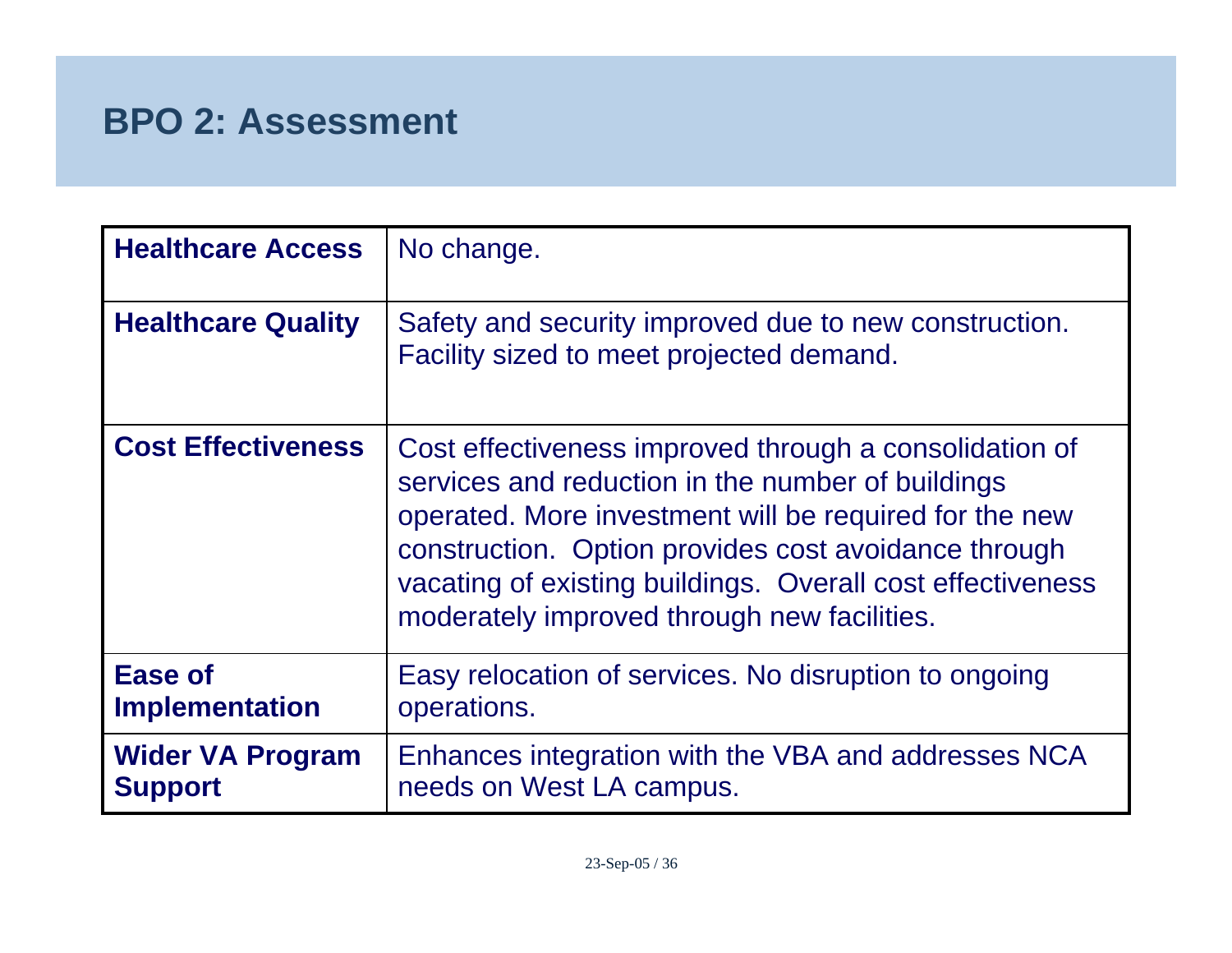#### **BPO 3: Construct New Acute Care Bed Tower & Renovate Ambulatory Care Facilities; Renovate Existing Nursing Home/Mental Health/ Domiciliary Care Facilities [CP-2B/RU-1-8, 13]**

All services remain on campus. Acute inpatient located in new acute bed tower on Wadsworth campus. Ambulatory care located in renovated acute hospital building on the Wadsworth campus. New VA research and VBA building will be built on the Wadsworth campus. Nursing home/mental health located in renovated existing facilities on Brentwood campus. New NCA columbarium and CA State Veterans Home constructed on the Brentwood campus. Re-use of available land and structures.

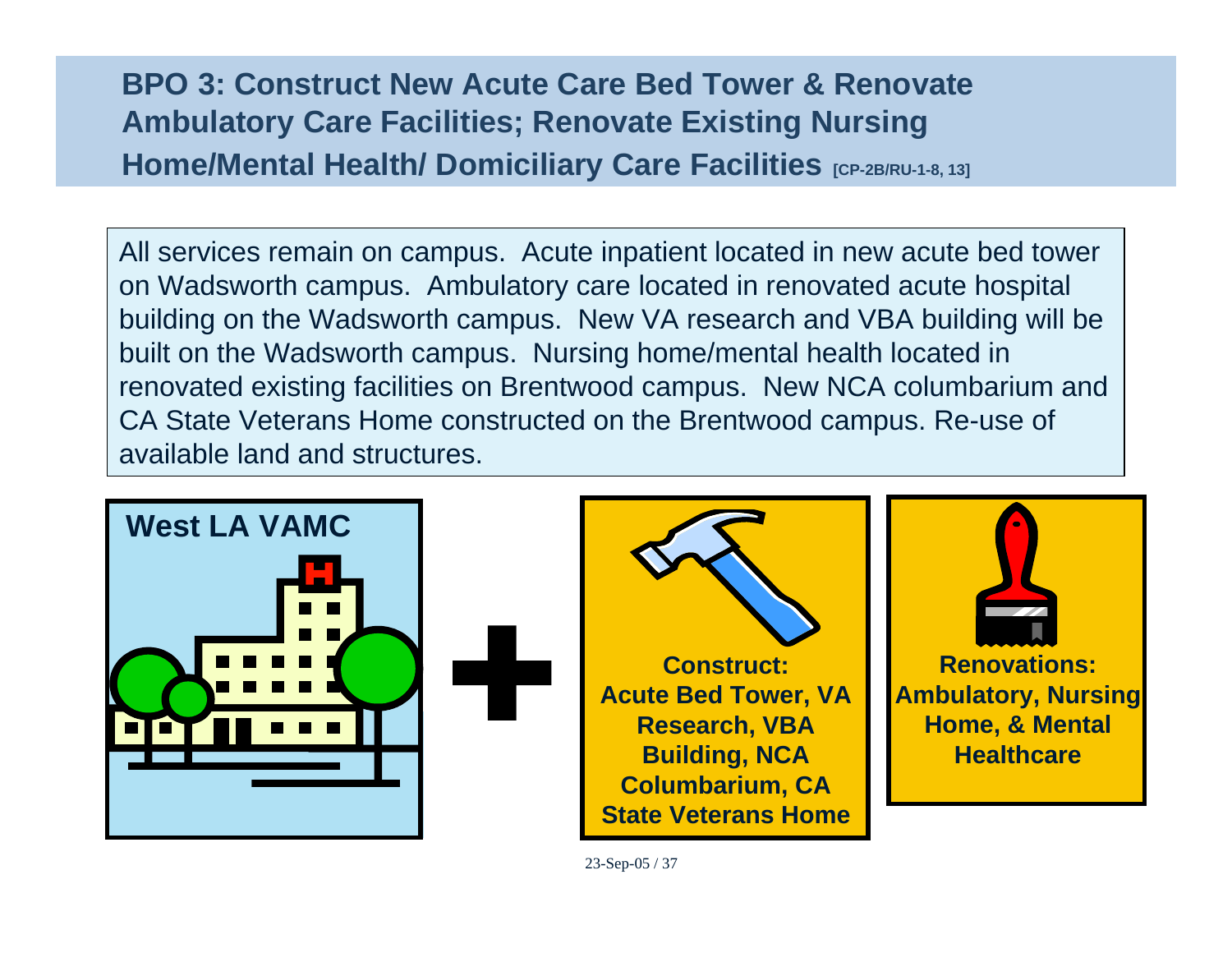#### **BPO 3: Construct New Acute Care Bed Tower & Renovate Ambulatory Care Facilities; Renovate Existing Nursing Home/Mental Health/ Domiciliary Care Facilities [CP-2B/RU-1-8, 13]**

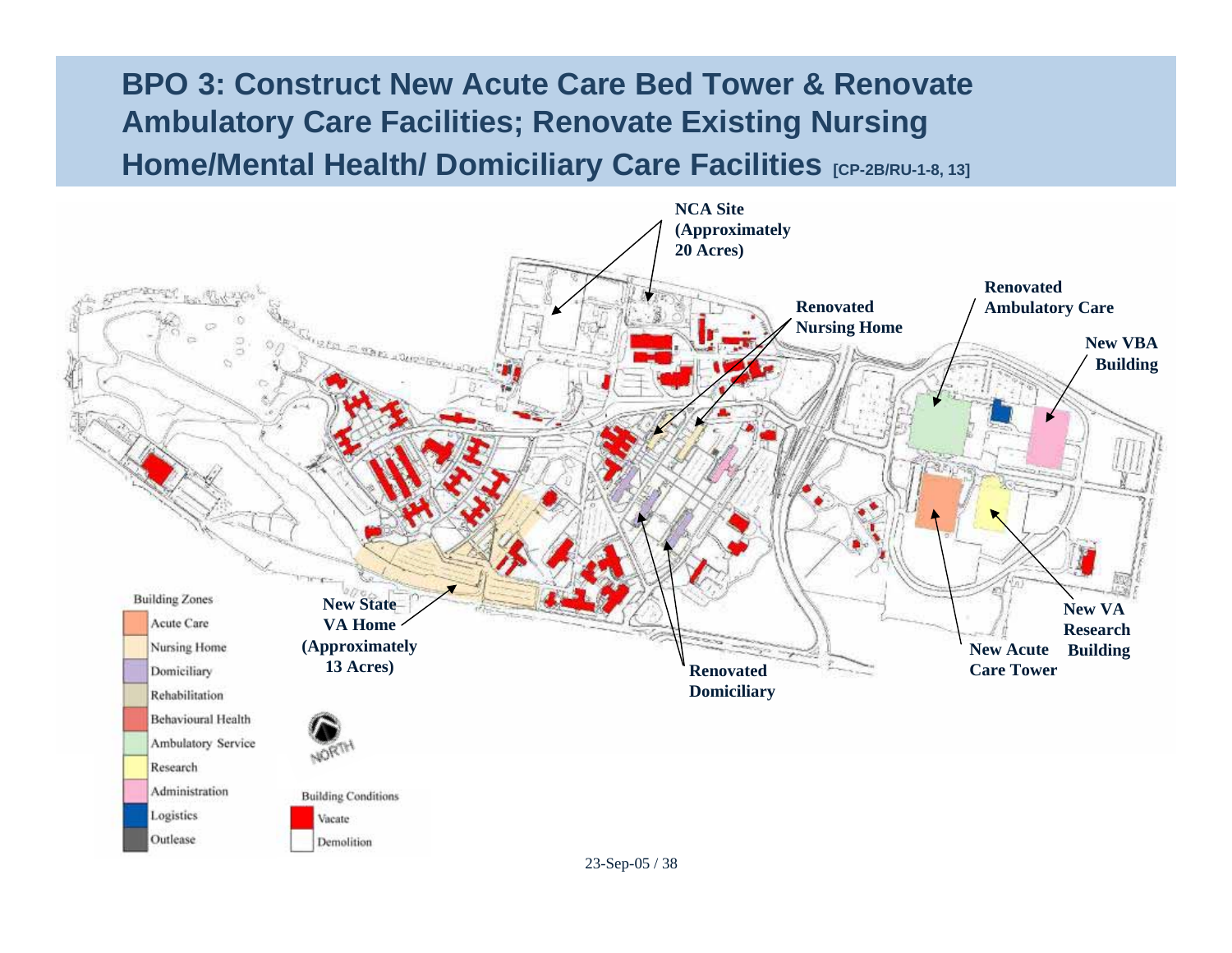| <b>Healthcare Access</b>                  | No change.                                                                                                                                                                                                                                                                                                                                             |
|-------------------------------------------|--------------------------------------------------------------------------------------------------------------------------------------------------------------------------------------------------------------------------------------------------------------------------------------------------------------------------------------------------------|
| <b>Healthcare Quality</b>                 | Safety and security improved due to new construction.<br>Facilities sized to accommodate projected patient volume<br>through 2023.                                                                                                                                                                                                                     |
| <b>Cost Effectiveness</b>                 | Cost effectiveness improved through a consolidation of<br>services and reduction in the number of buildings<br>operated. Moderate capital investment will be required for<br>the new construction. Option provides cost avoidance<br>through vacating of existing buildings. Overall cost<br>effectiveness moderately improved through new facilities. |
| <b>Ease of</b><br><b>Implementation</b>   | Easy relocation of services. No disruption to ongoing<br>operations.                                                                                                                                                                                                                                                                                   |
| <b>Wider VA Program</b><br><b>Support</b> | Enhances integration with the VBA and addresses NCA<br>needs on West LA campus.                                                                                                                                                                                                                                                                        |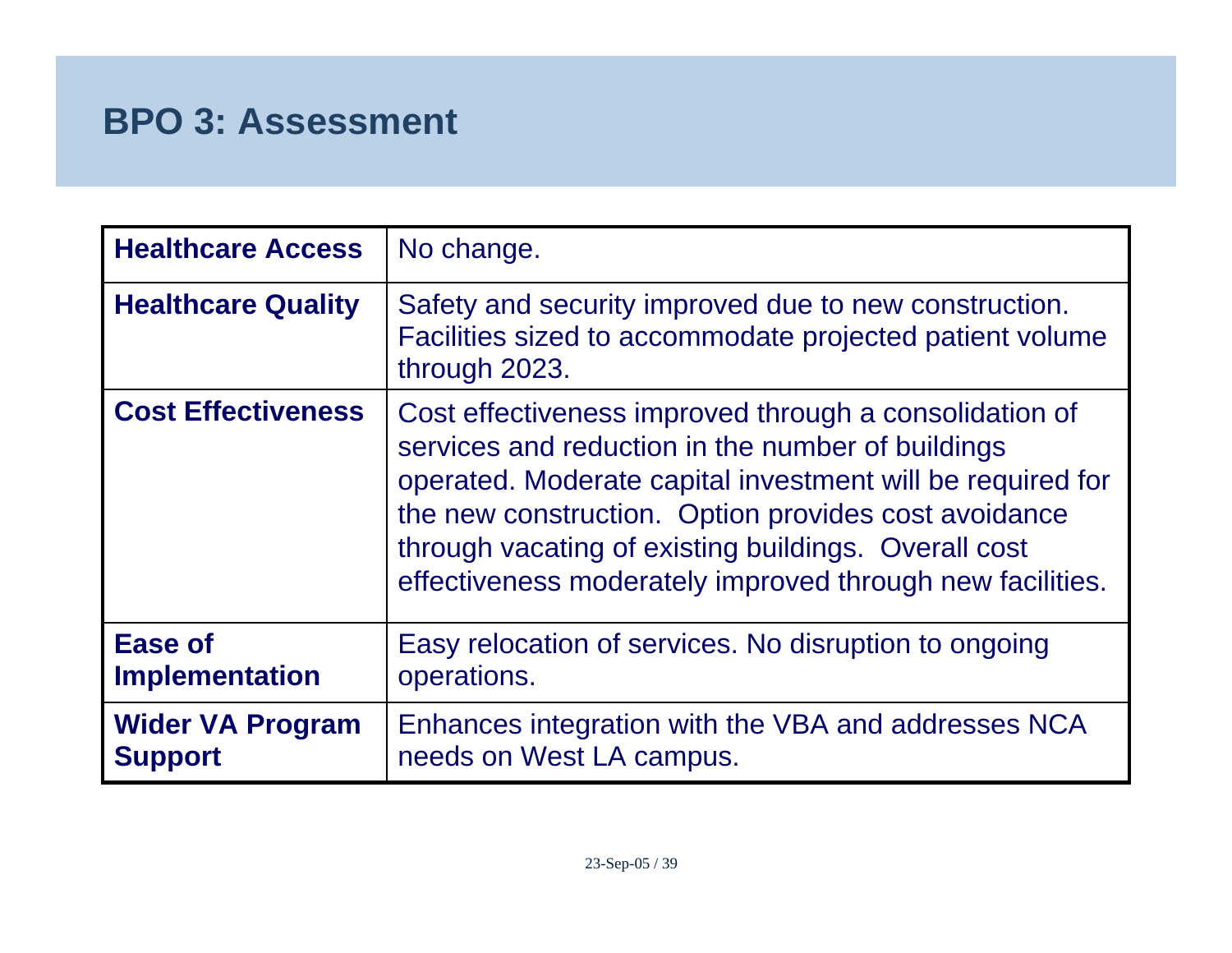#### **BPO 4: Construct New Acute Care Tower and Ambulatory Care Facilities; Renovate Existing Nursing Home/Mental Healthcare and Research Facilities [CP-2C/RU-1-8, 13]**

All services remain on campus. Acute inpatient located in new acute bed tower on Wadsworth campus. Ambulatory care located in new building on the Wadsworth campus. VA research, nursing home, and mental health located in renovated existing facilities. New VBA building will located on the Wadsworth campus. New NCA columbarium and CA State Veterans Home constructed on the Brentwood campus. Re-use of available land and facilities.

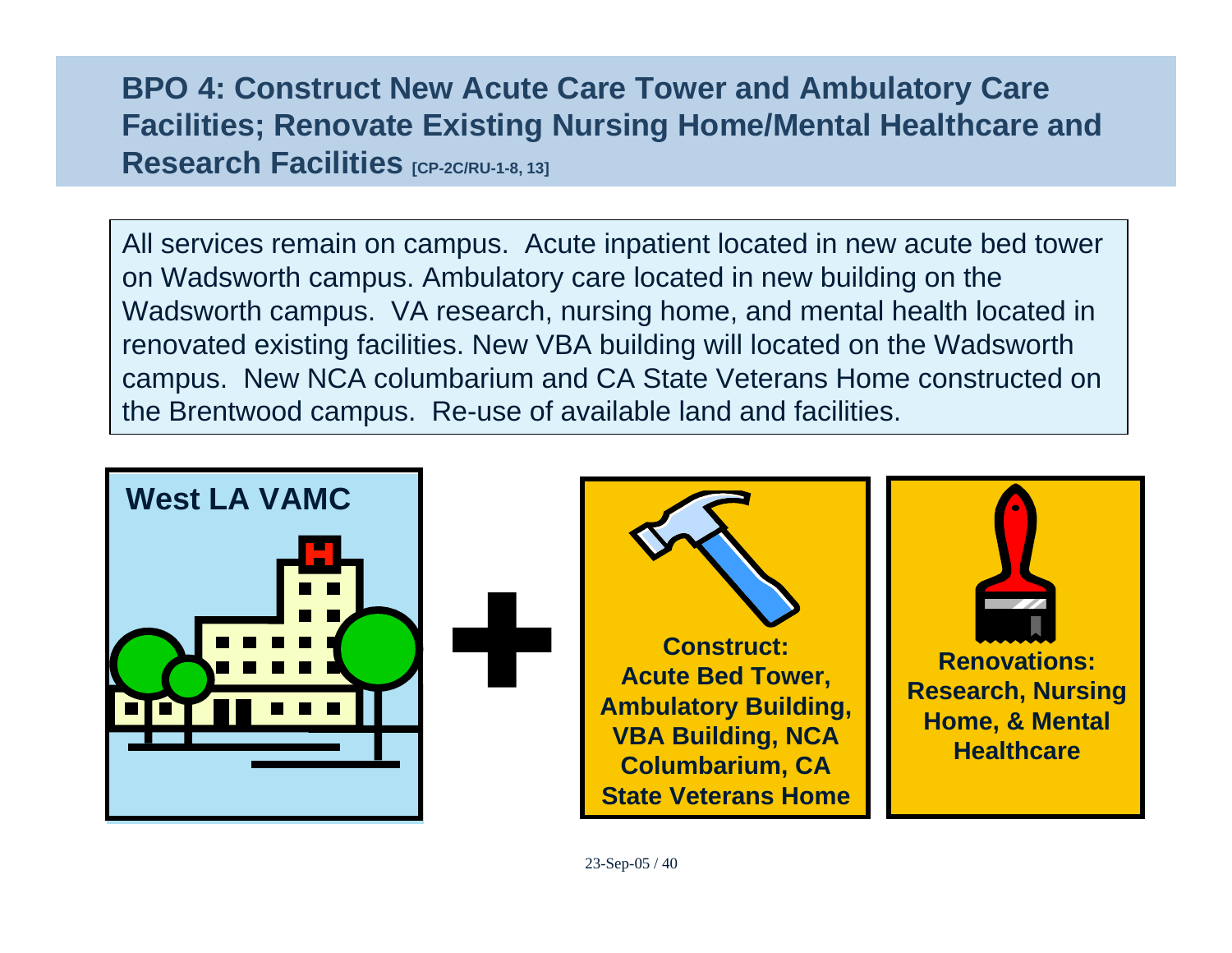#### **BPO 4: Construct New Acute Care Tower and Ambulatory Care Facilities; Renovate Existing Nursing Home/Mental Health and Research Facilities [CP-2C/RU-1-8, 13]**

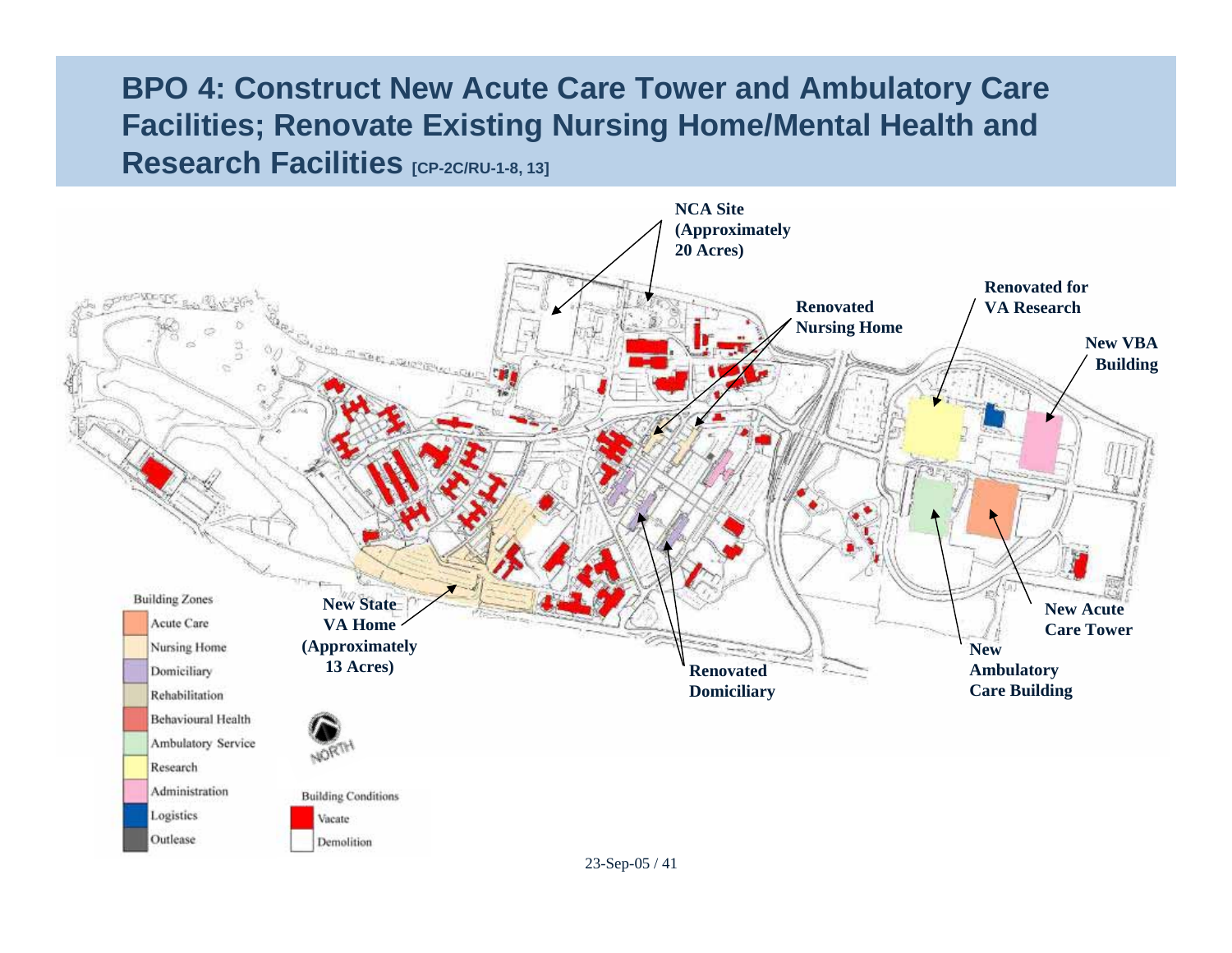| <b>Healthcare Access</b>                  | No change.                                                                                                                                                                                                                                                                                                                                                                          |
|-------------------------------------------|-------------------------------------------------------------------------------------------------------------------------------------------------------------------------------------------------------------------------------------------------------------------------------------------------------------------------------------------------------------------------------------|
| <b>Healthcare Quality</b>                 | Safety and security improved due to new construction.<br>Facility sized to accommodate projected patient volume<br>through 2023.                                                                                                                                                                                                                                                    |
| <b>Cost Effectiveness</b>                 | Cost effectiveness improved through a consolidation of<br>services and reduction in the number of operated<br>buildings. Moderate capital investment required for the<br>new construction; incremental to that in BPO 3. Option<br>provides cost avoidance through the vacating of existing<br>buildings. Overall cost effectiveness moderately<br>improved through new facilities. |
| <b>Ease of</b><br><b>Implementation</b>   | Easy relocation of services. No disruption to ongoing<br>operations.                                                                                                                                                                                                                                                                                                                |
| <b>Wider VA Program</b><br><b>Support</b> | Enhances integration with the VBA and addresses NCA<br>needs on West LA campus.                                                                                                                                                                                                                                                                                                     |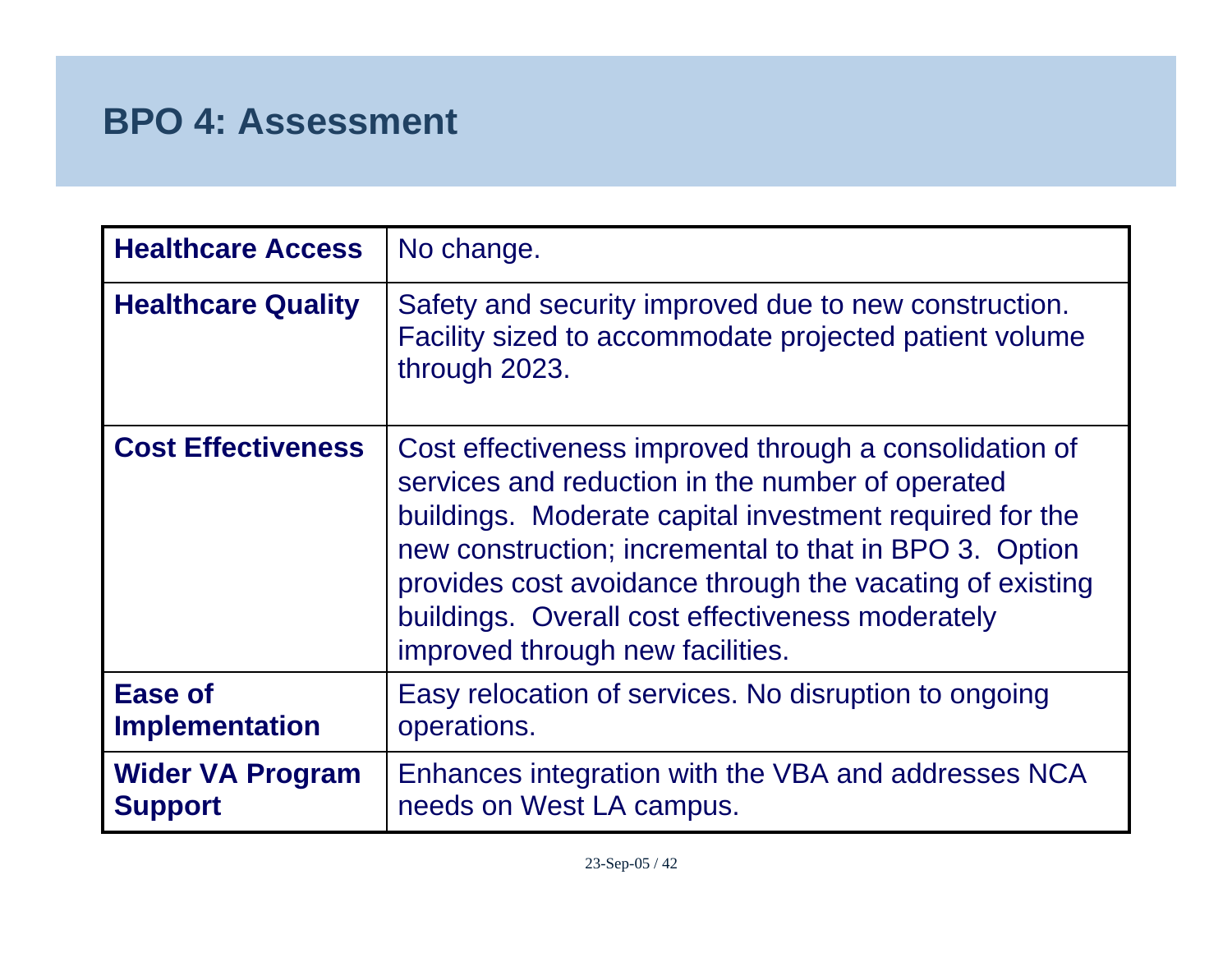### **Summary of Re-Use/Redevelopment Options that Support or Complement Needs of Veterans**

- The contractor determined a number of possible campus re-use opportunities that are coupled with the previously identified capital planning initiatives in compiling Business Plan Options for the West LA campus.
- Feasible Re-use Options by key parcel or group of parcels were compiled and include various reuse.
- **Following is a summary of those identified re-use** opportunities by campus parcel/group of parcels.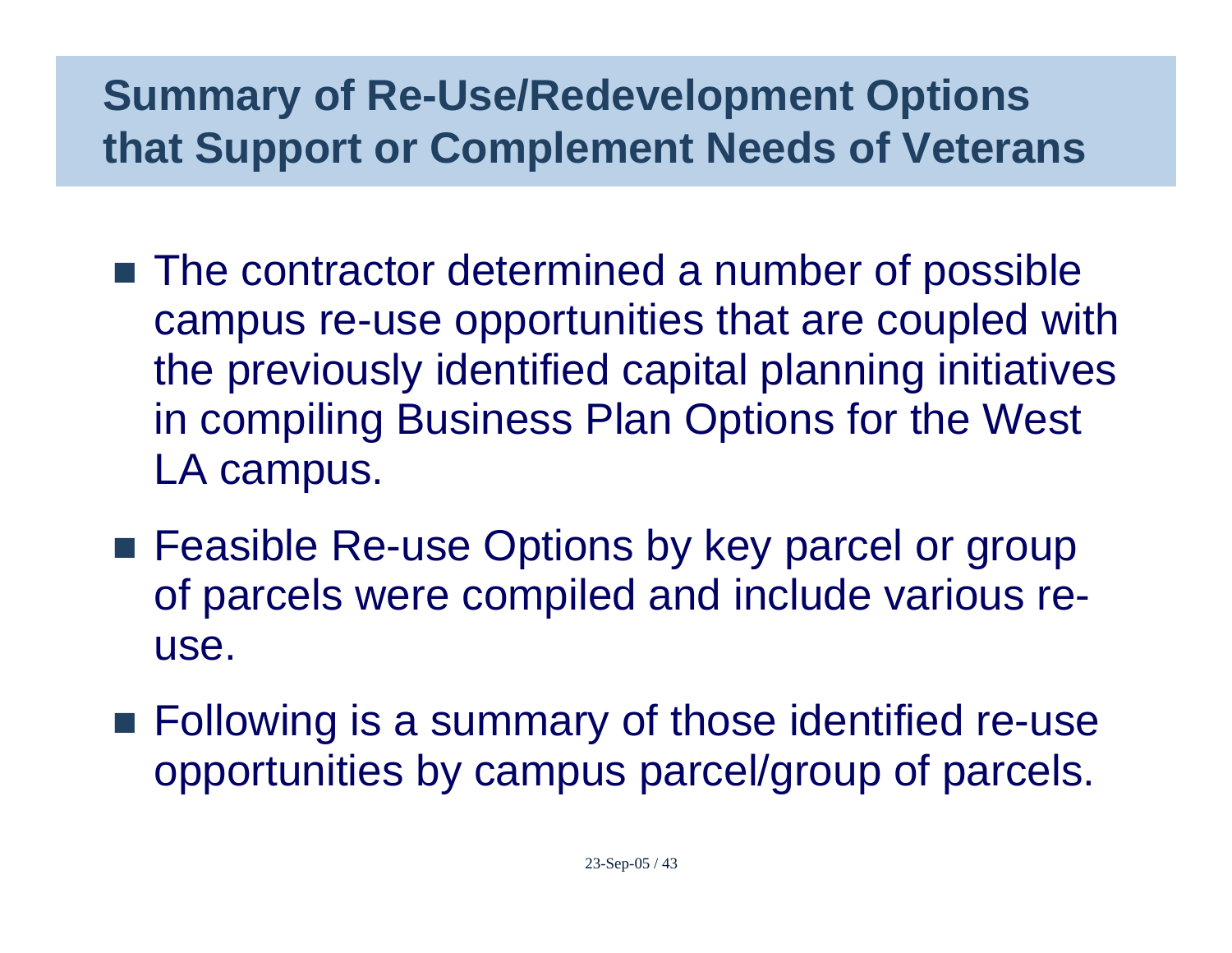#### **Re-Use/Redevelopment Options that Support or Complement Needs of Veterans– cont.**

| <b>Parcel(s)</b>                                                                                                  | <b>Potential Re-Use/Redevelopment Options</b>                                                                                                                                                                                                                                                                                  |
|-------------------------------------------------------------------------------------------------------------------|--------------------------------------------------------------------------------------------------------------------------------------------------------------------------------------------------------------------------------------------------------------------------------------------------------------------------------|
| <b>Parcel A - North</b><br><b>Brentwood Campus</b>                                                                | Community education/recreation<br>$\Box$<br>Mixed use residential (limited new construction)<br>Open space/recreation                                                                                                                                                                                                          |
| Parcels $C & E -$<br><b>North Central &amp; West</b><br><b>Central Brentwood</b><br><b>Campus</b>                 | Affordable/transitional veteran/family/nursing housing<br>$\blacksquare$<br>Long-term veteran housing (Parcel C)<br><b>C</b><br>Residential therapy/treatment programs<br><b>C</b><br>(public/private)<br><b>Limited use hospitality (Fisher House)</b><br>$\blacksquare$<br>Administrative support/training<br>$\blacksquare$ |
| Parcels G1, G2 & K<br>- Southeast<br><b>Brentwood Campus &amp;</b><br>portion of South<br><b>Wadsworth Campus</b> | Medical research<br>$\mathcal{C}$<br>Medical office building/veteran-patient pharmacy<br>Limited use hospitality (Fisher House)<br>$\overline{\phantom{a}}$                                                                                                                                                                    |
| <b>Parcel F - Southwest</b><br><b>Brentwood Campus</b>                                                            | Community education/recreation<br>$\mathcal{L}_{\mathcal{A}}$<br>Limited use hospitality (Fisher House)<br>$\mathcal{L}_{\mathcal{A}}$<br>Open space/greenbelt                                                                                                                                                                 |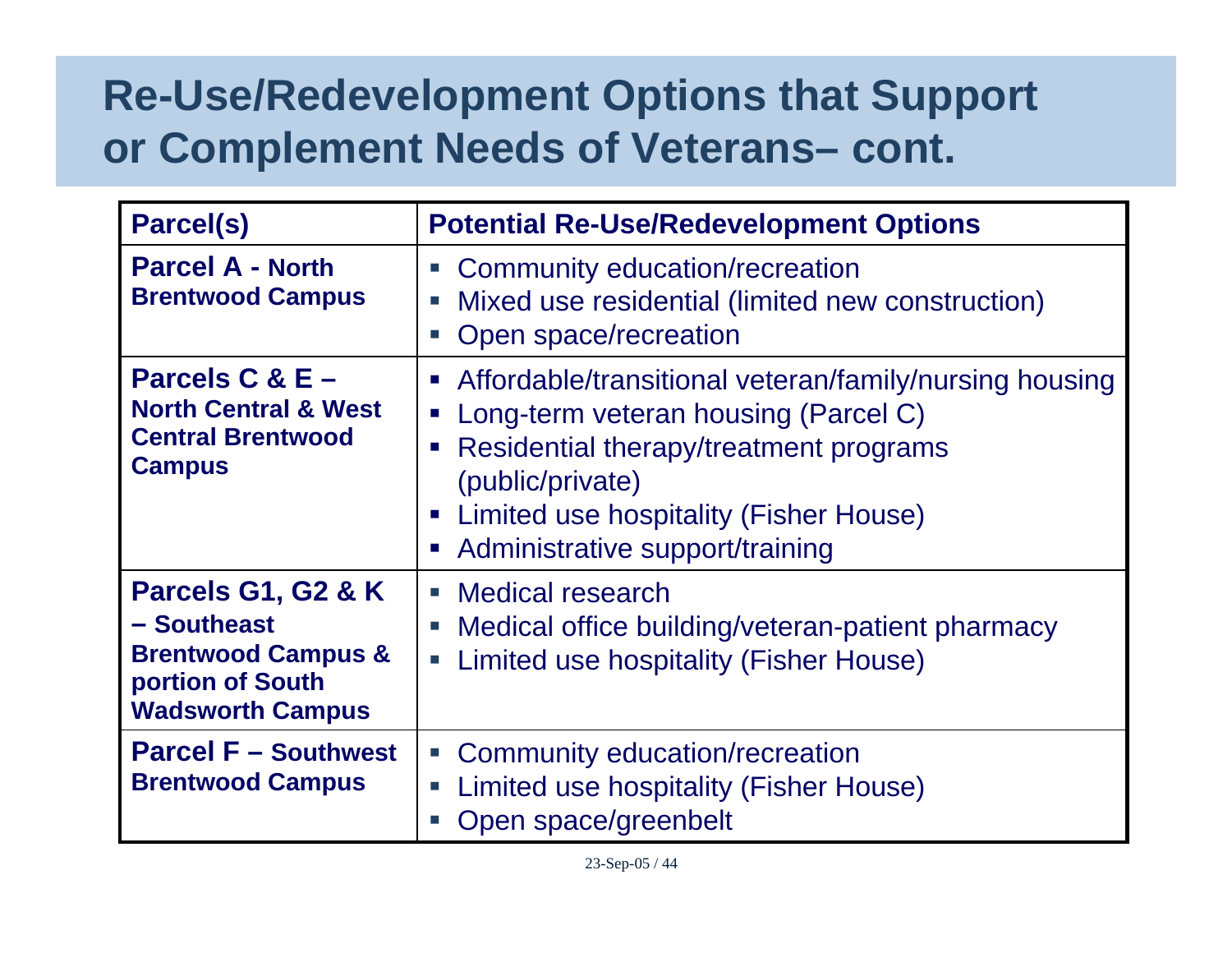### **Options Not Selected for Assessment**

**One option for complete replacement of all facilities providing care to veterans on the campus.**

**Six options that redevelop or re-use Parcels I, H1, H2, H3, J and portion of K for non-VA re-use.**

**One option that redeveloped or re-used Parcel D.**

**In addition, earlier options that redeveloped or reused campus for 'commercial' purposes.**



**Does not comply with the Secretary's decision.**

**Wadsworth South Campus is preserved for the consolidation of VA acute clinical care programs.**

**Site has been preserved for the State Veterans Home (SVH) project.**

**Does not comply with the June clarification notice from the Secretary on reuse.**

23-Sep-05 / 45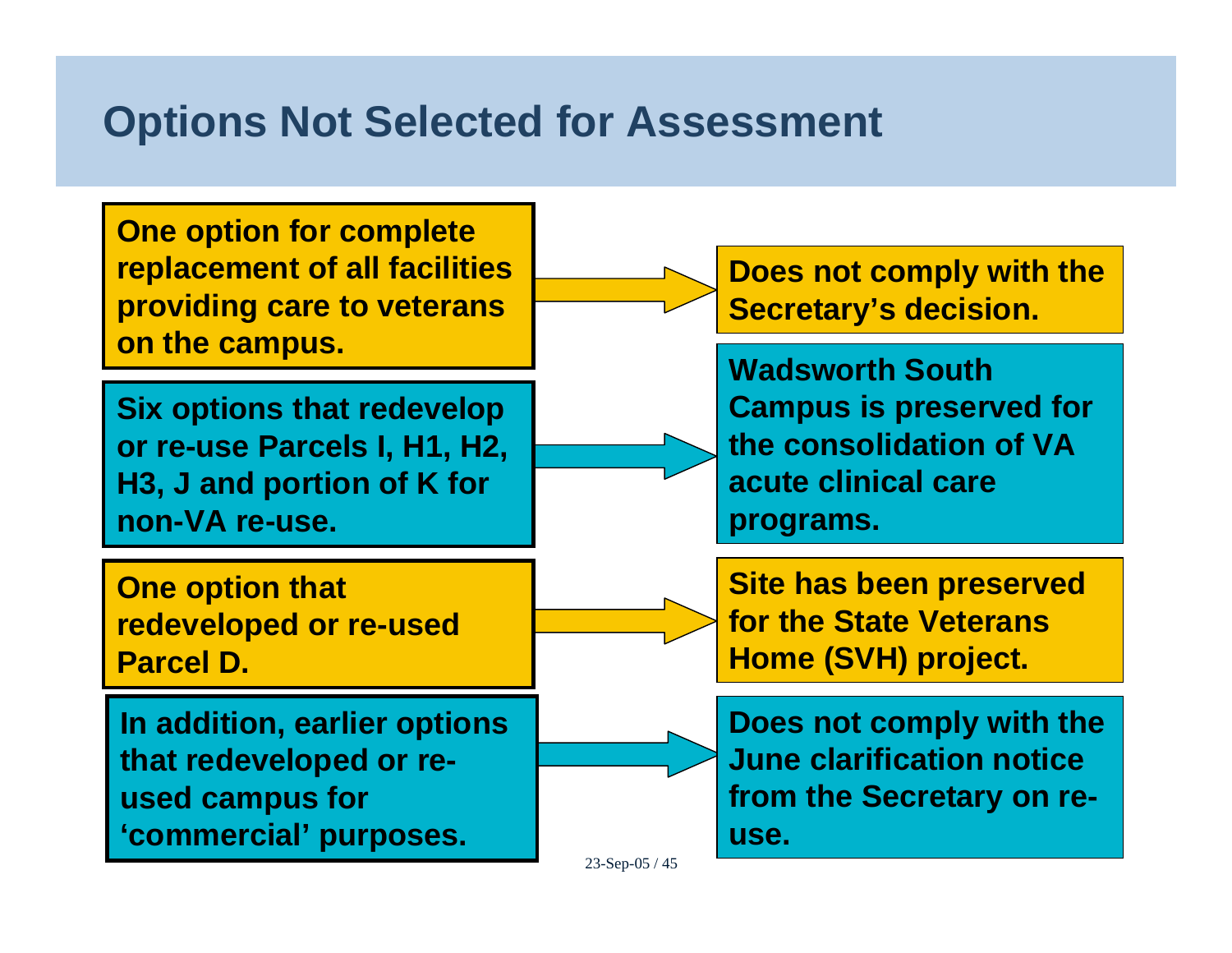#### **Next Steps**

- The Local Advisory Panel will review the Business Plan Options and recommend:
	- ◆ Which options should be further studied
	- ◆ Proposing additional options
	- ◆ Specific concerns to be addressed
- **Responses and comments to the Business Plan Options** will be collected for 10 business days following the LAP meeting – contractor to receive by October 7.
- $\blacksquare$  The next public meeting will review options selected by the Secretary for further study and discuss key issues.
- The fourth and final public meeting will present detailed analysis of the options and recommendations by Team PwC.